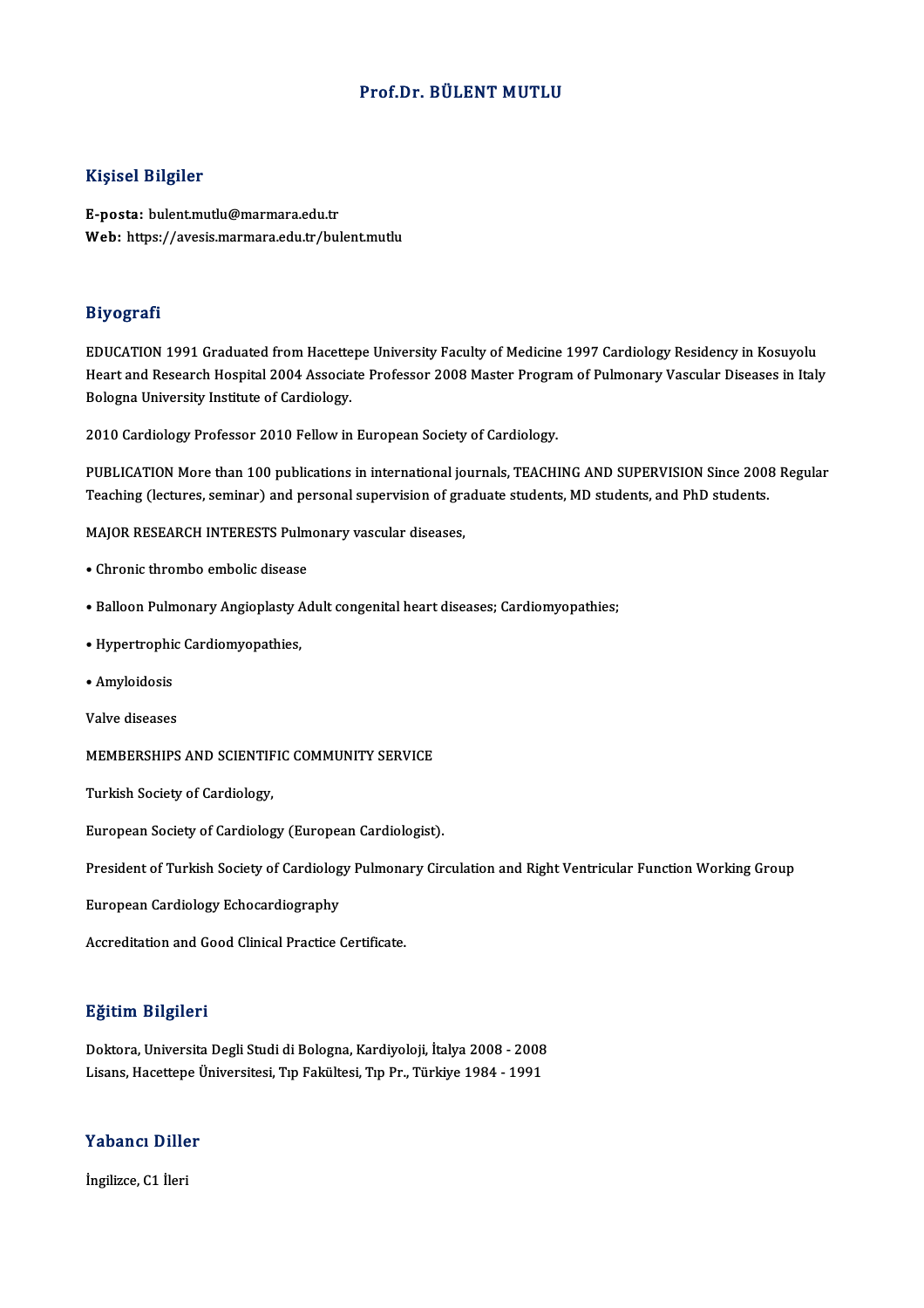# Araştırma Alanları <mark>Araştırma Alan</mark><br>Tıp, Sağlık Bilimleri

# Akademik Unvanlar / Görevler

Akademik Unvanlar / Görevler<br>Prof.Dr., Marmara Üniversitesi, Tıp Fakültesi, Dahili Tıp Bilimleri Bölümü, 2010 - Devam Ediyor<br>Des.Dr., Marmara Üniversitesi, Tıp Fakültesi, Dahili Tıp Bilimleri Bölümü, 2008, 2010 rritat olirik "oli valirar" / "abr ovror"<br>Prof.Dr., Marmara Üniversitesi, Tıp Fakültesi, Dahili Tıp Bilimleri Bölümü, 2010 - Devaı<br>Doç.Dr., Marmara Üniversitesi, Tıp Fakültesi, Dahili Tıp Bilimleri Bölümü, 2008 - 2010 Doç.Dr., Marmara Üniversitesi, Tıp Fakültesi, Dahili Tıp Bilimleri Bölümü, 2008 - 2010<br>Yönetilen Tezler

MUTLU B., Kronik tromboembolik pulmoner hipertansiyon hastalarında sağ ventrikül fonksiyonlarının 1 onotnon 1 olitor<br>MUTLU B., Kronik tromboembolik pulmoner hipertansiyon hastalarında sağ ventrikül fonksiyonlarının<br>[18f]florodeoksiglukoz pozitron emisyon tomografisi ile değerlendirilmesi, Tıpta Uzmanlık, M.Oğuz(Öğrenci MUTLU<br>[18f]flc<br>Ediyor<br>MUTLU [18f]florodeoksiglukoz pozitron emisyon tomografisi ile değerlendirilmesi, Tıpta Uzmanlık, M.Oğuz(Öğrenci), Devam<br>Ediyor<br>MUTLU B., Aterosklerotik aort kapak hastalarında istirahatta ve stres sonrası sol ventrikül fonksıyon

Ediyor<br>MUTLU B., Aterosklerotik aort kapak hastalarında istirahatta ve stres sonrası sol ver<br>ekokardiyografi ile degerlendirilmesi, Tıpta Uzmanlık, A.Akhundova(Öğrenci), 2014

# ekokardiyografi ne degerlendirilmesi, Tipla Ozmanlık, A.Akhundova(Ogrenci), 2014<br>SCI, SSCI ve AHCI İndekslerine Giren Dergilerde Yayınlanan Makaleler

CI, SSCI ve AHCI İndekslerine Giren Dergilerde Yayınlanan Makaleler<br>I. Characteristics, management, and outcomes of patients with left-sided infective endocarditis<br>complicated by beart failure: a substudy of the ESC EORR E cour ve fines inconsidently an on-block protect ray intended standardies.<br>Characteristics, management, and outcomes of patients with left-sided infective endocardition<br>complicated by heart failure: a substudy of the ESC-EO Characteristics, manag<br>complicated by heart f<br>endocarditis) registry<br><sup>Robbot V, Hobib C, Larec</sup> complicated by heart failure: a substudy of the ESC-EORP EURO-ENDO (European infective<br>endocarditis) registry<br>Bohbot Y., Habib G., Laroche C., Stohr E., Chirouze C., Hernandez-Meneses M., Melissopoulou M., Mutlu B., Schegg

endocarditis) re<br>Bohbot Y., Habib G<br>V., Branco L., et al.<br>EUROPEAN JOUPN Bohbot Y., Habib G., Laroche C., Stohr E., Chirouze C., Hernandez-Meneses M., Me<br>V., Branco L., et al.<br>EUROPEAN JOURNAL OF HEART FAILURE, 2022 (SCI İndekslerine Giren Dergi)<br>Sunganu and outgame of infective endegenditis in

EUROPEAN JOURNAL OF HEART FAILURE, 2022 (SCI İndekslerine Giren Dergi)

## V., Branco L., et al.<br>EUROPEAN JOURNAL OF HEART FAILURE, 2022 (SCI Indekslerine Giren Dergi)<br>II. Surgery and outcome of infective endocarditis in octogenarians: prospective data from the ESC Surgery and outcome of infective endocarditis in octogenarians: prospective data from the ESC<br>EORP EURO-ENDO registry<br>Pazdernik M., Iung B., MUTLU B., Alla F., Riezebos R., Kong W., Pereira Nunes M. C. , Pierard L., Srdano

EORP EURO-ENDO registry<br>Pazdernik M., Iung B., MUTLU B., Alla F., Riezebos<br>H., et al.<br>INFECTION, 2022 (SCI İndekslerine Giren Dergi) Pazdernik M., Iung B., MUTLU B., Alla F., Riezebos<br>H., et al.<br>INFECTION, 2022 (SCI İndekslerine Giren Dergi)<br>Bulmenaru bunertansian in nationts with ss

- H., et al.<br>INFECTION, 2022 (SCI Indekslerine Giren Dergi)<br>III. Pulmonary hypertension in patients with sarcoidosis: A single-center experience<br>Oren D.K., MUTHU B. KOCAKAVA D. Turan B. Sekergi S.S., CEVHAN B. Ozen D.K., MUTLU B., KOCAKAYA D., Turan B., Sekerci S.S., CEYHAN B. Pulmonary hypertension in patients with sarcoidosis: A single-center experience<br>Ozen D. K., MUTLU B., KOCAKAYA D., Turan B., Sekerci S. S., CEYHAN B.<br>ANATOLIAN JOURNAL OF CARDIOLOGY, cilt.25, sa.1, ss.36-41, 2021 (SCI İnde ANATOLIAN JOURNAL OF CARDIOLOGY, cilt.25, sa.1, ss.36-41, 2021 (SCI Indekslerine Giren Dergi)
- IV. THE EFFECT OF GLOBAL LONGITUDINAL STRAIN ON IMPAIRED SIX-MINUTE WALK TEST<br>PERFORMANCE IN PATIENTS WITH SARCOIDOSIS

Ozen D.K., MUTLU B., Kocakaya D., Turan B., Sekerci S.S., CEYHAN B., KEPEZ A., Erdogan O. SARCOIDOSIS VASCULITIS AND DIFFUSE LUNG DISEASES, cilt.37, sa.1, ss.66-73, 2020 (SCI İndekslerine Giren Dergi) SARCOIDOSIS VASCULITIS AND DIFFUSE LUNG DISEASES, cilt.37, sa.1, ss.66-73, 2020 (SCI Indekslerine Giren<br>Dergi)<br>V. Improvements of right ventricular function and hemodynamics after balloon pulmonary angioplasty<br>in patients

- Dergi)<br>Improvements of right ventricular function and hemodynamics after<br>in patients with chronic thromboembolic pulmonary hypertension<br>Kanar B.C., MUTUU B. Atas H. Akaslan D. VU DIZELLE Improvements of right ventricular function and h<br>in patients with chronic thromboembolic pulmon:<br>Kanar B. G. , MUTLU B., Atas H., Akaslan D., YILDIZELİ B.<br>ECHOCARDIOCRARHY A JOURNAL OF CARDIOVASCULA in patients with chronic thromboembolic pulmonary hypertension<br>Kanar B. G. , MUTLU B., Atas H., Akaslan D., YILDIZELİ B.<br>ECHOCARDIOGRAPHY-A JOURNAL OF CARDIOVASCULAR ULTRASOUND AND ALLIED TECHNIQUES, cilt.36, sa.11,<br>22.205 Kanar B. G. , MUTLU B., Atas H., Akaslan D., YILDIZE<br>ECHOCARDIOGRAPHY-A JOURNAL OF CARDIOVASC<br>ss.2050-2056, 2019 (SCI İndekslerine Giren Dergi)<br>Timing and Magnitude of Pagianal Bight Vent ECHOCARDIOGRAPHY-A JOURNAL OF CARDIOVASCULAR ULTRASOUND AND ALLIED TECHNIQUES, cilt.36, sa<br>ss.2050-2056, 2019 (SCI Indekslerine Giren Dergi)<br>VI. Timing and Magnitude of Regional Right Ventricular Function and Their Relatio
- ss.2050-2056, 2019 (SCI İndekslerine Giren Dergi)<br>Timing and Magnitude of Regional Right Ventricular Function a<br>Hospital Mortality in Patients with Acute Pulmonary Embolism<br>KANAR B.C. SAHİN A.A. SÖLG OCUR E. KAVASM ATASH M Timing and Magnitude of Regional Right Ventricular Function and<br>Hospital Mortality in Patients with Acute Pulmonary Embolism<br>KANAR B. G. , ŞAHİN A. A. , GÖL G., OGUR E., KAVAS M., ATAŞ H., MUTLU B.<br>ANATOLIAN JOUPNAL OF CAP Hospital Mortality in Patients with Acute Pulmonary Embolism<br>KANAR B. G. , ŞAHİN A. A. , GÖL G., OGUR E., KAVAS M., ATAŞ H., MUTLU B.<br>ANATOLIAN JOURNAL OF CARDIOLOGY, cilt.22, sa.1, ss.26-32, 2019 (SCI İndekslerine Giren D
- KANAR B. G. , ŞAHİN A. A. , GÖL G., OGUR E., KAVAS M., ATAŞ H., MUTLU B.<br>ANATOLIAN JOURNAL OF CARDIOLOGY, cilt.22, sa.1, ss.26-32, 2019 (SCI İndekslerine Giren Dergi)<br>VII. NT-proBNP levels and mortality in a genera populat ANATOLIAN JOURI<br>NT-proBNP leve<br>follow-up study<br>Simeek M A - Dega

Simsek M.A., Degertekin M., Cabbar A.T., Aslanger E., Ozveren O., Aydin S., MUTLU B., EROL Ç.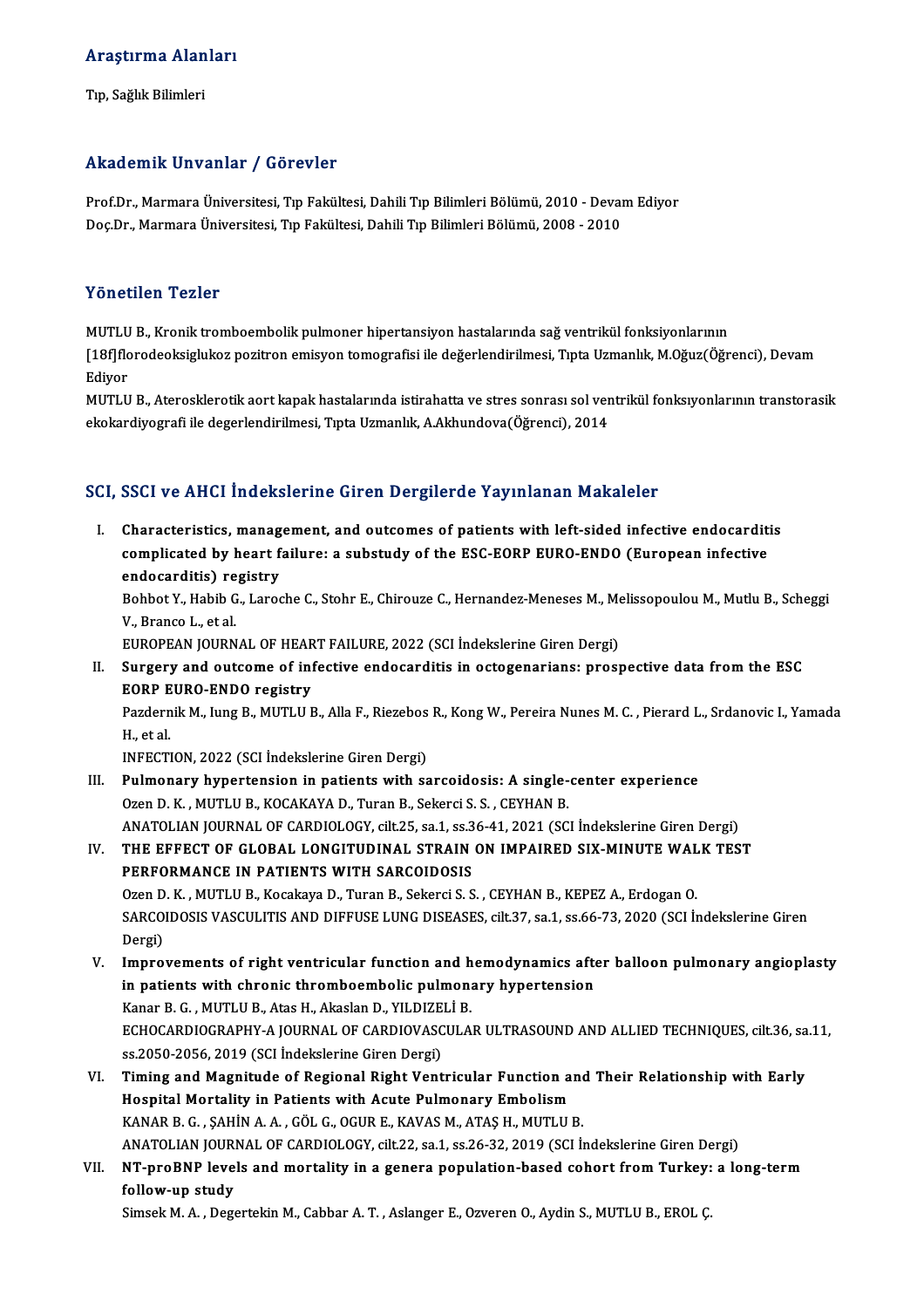BIOMARKERS INMEDICINE, cilt.12, sa.10, ss.1073-1081,2018 (SCI İndekslerineGirenDergi)

- BIOMARKERS IN MEDICINE, cilt.12, sa.10, ss.1073-1081, 2018 (SCI İndekslerine Giren Dergi)<br>VIII. Anatomical variations of the axillary vein in the "pinch-off area": The "pinch-off" sign and<br>venestranhy as a naar's man ultre BIOMARKERS IN MEDICINE, cilt.12, sa.10, ss.1073-10<br>Anatomical variations of the axillary vein in the<br>venography as a poor's man ultrasound Reply<br>Sert S. KEREZ A. Atee H. MUTI U.B. ERDOČAN O Anatomical variations of the axillary vein in<br>venography as a poor's man ultrasound Re<br>Sert S., KEPEZ A., Atas H., MUTLU B., ERDOĞAN O.<br>PACE PACINC AND CLINICAL ELECTROPHYSIOLO venography as a poor's man ultrasound Reply<br>Sert S., KEPEZ A., Atas H., MUTLU B., ERDOĞAN O.<br>PACE-PACING AND CLINICAL ELECTROPHYSIOLOGY, cilt.41, sa.9, ss.1275, 2018 (SCI İndekslerine Giren Dergi)<br>The anatomisal relationsh Sert S., KEPEZ A., Atas H., MUTLU B., ERDOĞAN O.<br>PACE-PACING AND CLINICAL ELECTROPHYSIOLOGY, cilt.41, sa.9, ss.1275, 2018 (SCI İndekslerine Giren Dergi)<br>IX. The anatomical relationship between the axillary artery and v
- PACE-PACING.<br>The anatomic<br>angiography<br>Sort S. KEPEZ The anatomical relationship between the ax<br>angiography<br>Sert S., KEPEZ A., Atas H., MUTLU B., ERDOĞAN O.<br>BACE BACINC AND CLINICAL ELECTROPHYSIOLO angiography<br>Sert S., KEPEZ A., Atas H., MUTLU B., ERDOĞAN O.<br>PACE-PACING AND CLINICAL ELECTROPHYSIOLOGY, cilt.41, sa.8, ss.943-947, 2018 (SCI İndekslerine Giren Dergi) Sert S., KEPEZ A., Atas H., MUTLU B., ERDOĞAN O.<br>PACE-PACING AND CLINICAL ELECTROPHYSIOLOGY, cilt.41, sa.8, ss.943-947, 2018 (SCI İn<br>X. Pulmonary endarterectomy for patients with chronic thromboembolic disease<br>OLCUN VU DIZ
- PACE-PACING AND CLINICAL ELECTROPHYSIOLOGY, cilt.41, sa.8, ss.943-947, 2018 (SCI İndekslerine Giren<br>Pulmonary endarterectomy for patients with chronic thromboembolic disease<br>OLGUN YILDIZELİ Ş., KEPEZ A., Tas S., Yanartas M Pul<mark>monary</mark><br>OLGUN YILDI<br>YILDIZELİ B.<br>ANATOLIAN OLGUN YILDIZELİ Ş., KEPEZ A., Tas S., Yanartas M., DURUSOY A., Erkilinc A., MUTLU B., Kaymaz C., Suna<br>YILDIZELİ B.<br>ANATOLIAN JOURNAL OF CARDIOLOGY, cilt.19, sa.4, ss.273-278, 2018 (SCI İndekslerine Giren Dergi)<br>Qutaamas of YILDIZELİ B.<br>ANATOLIAN JOURNAL OF CARDIOLOGY, cilt.19, sa.4, ss.273-278, 2018 (SCI İndekslerine Giren Dergi)<br>XI. Outcomes of Patients with Behcet's Syndrome after Pulmonary Endarterectomy

- OLGUN YILDIZELİ Ş., Yanartas M., Tas S., Direskeneli H., MUTLU B., CEYHAN B., YILDIZELİ B. Outcomes of Patients with Behcet's Syndrome after Pulmonary Endarterectomy<br>OLGUN YILDIZELİ Ş., Yanartas M., Tas S., Direskeneli H., MUTLU B., CEYHAN B., YILDIZELİ B.<br>THORACIC AND CARDIOVASCULAR SURGEON, cilt.66, sa.2, ss.1 OLGUN YILDIZELİ Ş., Yanartas M., Tas S., Direskeneli H., MUTLU B., CEYHAN B., YILDIZELİ B.<br>THORACIC AND CARDIOVASCULAR SURGEON, cilt.66, sa.2, ss.187-192, 2018 (SCI İndekslerine Giren<br>XII. Prevalence of Coronary Artery to
- THORACIC AND CARDIOVASCULAR SURGEON, cilt.66, sa.2, ss.187-192, 2018 (SCI İndekslerine Giren<br>Prevalence of Coronary Artery to Pulmonary Artery Collaterals in Patients with Chronic<br>Thromboembolic Pulmonary Hypertension: Ret Prevalence of Coronary Artery to Pulmonary Artery Collaterals in Patients with Chronic<br>Thromboembolic Pulmonary Hypertension: Retrospective Analysis from a Single Center<br>Kepez A., Mutlu B., Paudel A., Ileri C., Atas H., Yı Thromboembolic Pulmonary Hypertension: Retrospective Analysis from a Single Center<br>Kepez A., Mutlu B., Paudel A., Ileri C., Atas H., Yıldızeli B.<br>THORACIC AND CARDIOVASCULAR SURGEON, cilt.66, ss.180-186, 2018 (SCI İndeksle
- XIII. Preliminary results from a nationwide adult cardiology perspective for pulmonary hypertension:<br>RegiStry on clinical outcoMe and sUrvival in pulmonaRy hypertension Groups (SIMURG) THORACIC AND CARDIOVASCULAR SURGEON, cilt.66, ss.180-186, 2018 (SCI İndekslerine Giren Dergi<br>Preliminary results from a nationwide adult cardiology perspective for pulmonary hyper<br>RegiStry on clInical outcoMe and sUrvival Preliminary results from a nationwide adult cardiology perspective for pulmonary hypertension:<br>RegiStry on clInical outcoMe and sUrvival in pulmonaRy hypertension Groups (SIMURG)<br>Kaymaz C., MUTLU B., Kucukoglu M. S. , Kaya RegiStry on clIni<br>Kaymaz C., MUTLU<br>A. , Gullulu S., et al.<br>ANATOLIAN IOUPN Kaymaz C., MUTLU B., Kucukoglu M. S. , Kaya B., AKDENİZ B., KILIÇKIRAN AVCI B., Aksakal E., Akbulut .<br>A. , Gullulu S., et al.<br>ANATOLIAN JOURNAL OF CARDIOLOGY, cilt.18, sa.4, ss.242-250, 2017 (SCI İndekslerine Giren Dergi)<br>

### A., Gullulu S., et al.<br>ANATOLIAN JOURNAL OF CARDIOLOGY, cilt.18, sa.4, ss.242-250, 2017 (SCI İndekslerine Giren Dergi)<br>XIV. Evaluation of left ventricular functions in patients with primary hyperparathyroidism: is ther ANATOLIAN JOURNAL OF CARDIO<br>Evaluation of left ventricular<br>effect of parathyroidectomy?<br>Kanaz A. Yasar M. Sünbül M. Han Evaluation of left ventricular functions in patients with primary hyperparathyroidism: is there any<br>effect of parathyroidectomy?<br>Kepez A., Yasar M., Sünbül M., Ileri C., Deyneli O., Mutlu B., Yeşildağ O., Basaran Y.

effect of parathyroidectomy?<br>Kepez A., Yasar M., Sünbül M., Ileri C., Deyneli O., Mutlu B., Yeşildağ O., Basaran Y.<br>WIENER KLINISCHE WOCHENSCHRIFT, cilt.129, ss.329-336, 2017 (SCI İndekslerine Giren Dergi)<br>Value ef latent Kepez A., Yasar M., Sünbül M., Ileri C., Deyneli O., Mutlu B., Yeşildağ O., Basaran Y.<br>WIENER KLINISCHE WOCHENSCHRIFT, cilt.129, ss.329-336, 2017 (SCI İndekslerine Giren Dergi)<br>XV. Value of latent outflow obstruction t

## WIENER KLINISCH<br>Value of latent o<br>cardiomyopathy<br><sup>Boumak E.</sup> Kabuagi Value of latent outflow obstruction to predict clinical course of patients<br>cardiomyopathy<br>Bayrak F., Kahveci G., Buturak A., Karaahmet T., Batgerel U., Koyuncu A., MUTLU B.<br>ACTA CARRIOLOCICA. silt 72, 22, 23, 23,172,179, 2

cardiomyopathy<br>Bayrak F., Kahveci G., Buturak A., Karaahmet T., Batgerel U., Koyuncu A., MUTLU B.<br>ACTA CARDIOLOGICA, cilt.72, sa.2, ss.172-179, 2017 (SCI İndekslerine Giren Dergi)<br>Sugaaaaful Traatmant of Massiya Bulmanary,

Bayrak F., Kahveci G., Buturak A., Karaahmet T., Batgerel U., Koyuncu A., MUTLU B.<br>ACTA CARDIOLOGICA, cilt.72, sa.2, ss.172-179, 2017 (SCI İndekslerine Giren Dergi)<br>XVI. Successful Treatment of Massive Pulmonary Embolism W ACTA CARDIOLOGICA, cilt.72, sa.2, ss.172-179, 2017 (SCI İndekslerine C<br>Successful Treatment of Massive Pulmonary Embolism With Ca<br>Patient With Lymphocele: A Rare Cause of Thromboembolism<br>Cinsin A, Berbey M, Oruz M, Sobin A Successful Treatment of Massive Pulmonary Embolism<br>Patient With Lymphocele: A Rare Cause of Thromboer<br>Cincin A., Bozbay M., Oguz M., Sahin A., TANIDIR Y., MUTLU B.<br>AMERICAN JOURNAL OF TUERAPEUTICS silt 22, 28 5, 2016 (6 Patient With Lymphocele: A Rare Cause of Thromboembolism<br>Cincin A., Bozbay M., Oguz M., Sahin A., TANIDIR Y., MUTLU B.<br>AMERICAN JOURNAL OF THERAPEUTICS, cilt.23, sa.5, 2016 (SCI İndekslerine Giren Dergi)

### Cincin A., Bozbay M., Oguz M., Sahin A., TANIDIR Y., MUTLU B.<br>AMERICAN JOURNAL OF THERAPEUTICS, cilt.23, sa.5, 2016 (SCI İndekslerine Giren Dergi)<br>XVII. Unusual Bleeding Due to Riociguat Use in a Patient With Chronic Throm AMERICAN JOUI<br>Unusual Bleed<br>Hypertension<br>Sonmez A. SÜNI Unusual Bleeding Due to Riociguat Use in<br>Hypertension<br>Sonmez A., SÜNBÜL M., YILDIZELİ B., MUTLU B.<br>AMERICAN IOURNAL OF THERAREUTICS silt 22 Hypertension<br>Sonmez A., SÜNBÜL M., YILDIZELİ B., MUTLU B.<br>AMERICAN JOURNAL OF THERAPEUTICS, cilt.23, sa.5, 2016 (SCI İndekslerine Giren Dergi)<br>Is Dabigatran As Effective As Warfarin an Cardias Thrombus in a Batiant With A

## Sonmez A., SÜNBÜL M., YILDIZELİ B., MUTLU B.<br>AMERICAN JOURNAL OF THERAPEUTICS, cilt.23, sa.5, 2016 (SCI İndekslerine Giren Dergi)<br>XVIII. Is Dabigatran As Effective As Warfarin on Cardiac Thrombus in a Patient With Atrial F AMERICAN JOURNAL OF<br>Is Dabigatran As Effee<br>Challenging Question<br>SÜNPÜL M. Cincin A. Me Is Dabigatran As Effective As Warfarin on<br>Challenging Question<br>SÜNBÜL M., Cincin A., Mammadov C., MUTLU B.<br>AMERICAN JOURNAL OF THERAPELITICS silt 23

Challenging Question<br>SÜNBÜL M., Cincin A., Mammadov C., MUTLU B.<br>AMERICAN JOURNAL OF THERAPEUTICS. cilt.23, sa.3, 2016 (SCI İndekslerine Giren Dergi)

#### XIX. De Winter sign in a patient with left main coronary artery occlusion SÜNBÜLM.,ERDOĞANO.,YEŞİLDAĞO.,MUTLUB. De Winter sign in a patient with left main coronary artery occlusion<br>SÜNBÜL M., ERDOĞAN O., YEŞİLDAĞ O., MUTLU B.<br>POSTEPY W KARDIOLOGII INTERWENCYJNEJ, cilt.11, sa.3, ss.239-240, 2015 (SCI İndekslerine Giren Dergi)<br>Fyalust SÜNBÜL M., ERDOĞAN O., YEŞİLDAĞ O., MUTLU B.<br>POSTEPY W KARDIOLOGII INTERWENCYJNEJ, cilt.11, sa.3, ss.239-240, 2015 (SCI İndekslerine Giren Dergi)<br>XX. Evaluation of right and left heart mechanics in patients with chronic th

POSTEPY W KARDIOLOGII INTERWENCYJNEJ, cilt.11, sa.3, ss.239-240, 2015 (<br>Evaluation of right and left heart mechanics in patients with chronic<br>hypertension before and after pulmonary thromboendarterectomy<br>SÜNPÜLM, Kimek T. Evaluation of right and left heart mechanics in patients with chronic thromboembolic pulmonary<br>hypertension before and after pulmonary thromboendarterectomy<br>SÜNBÜL M., Kivrak T., Durmus E., YILDIZELİ B., MUTLU B.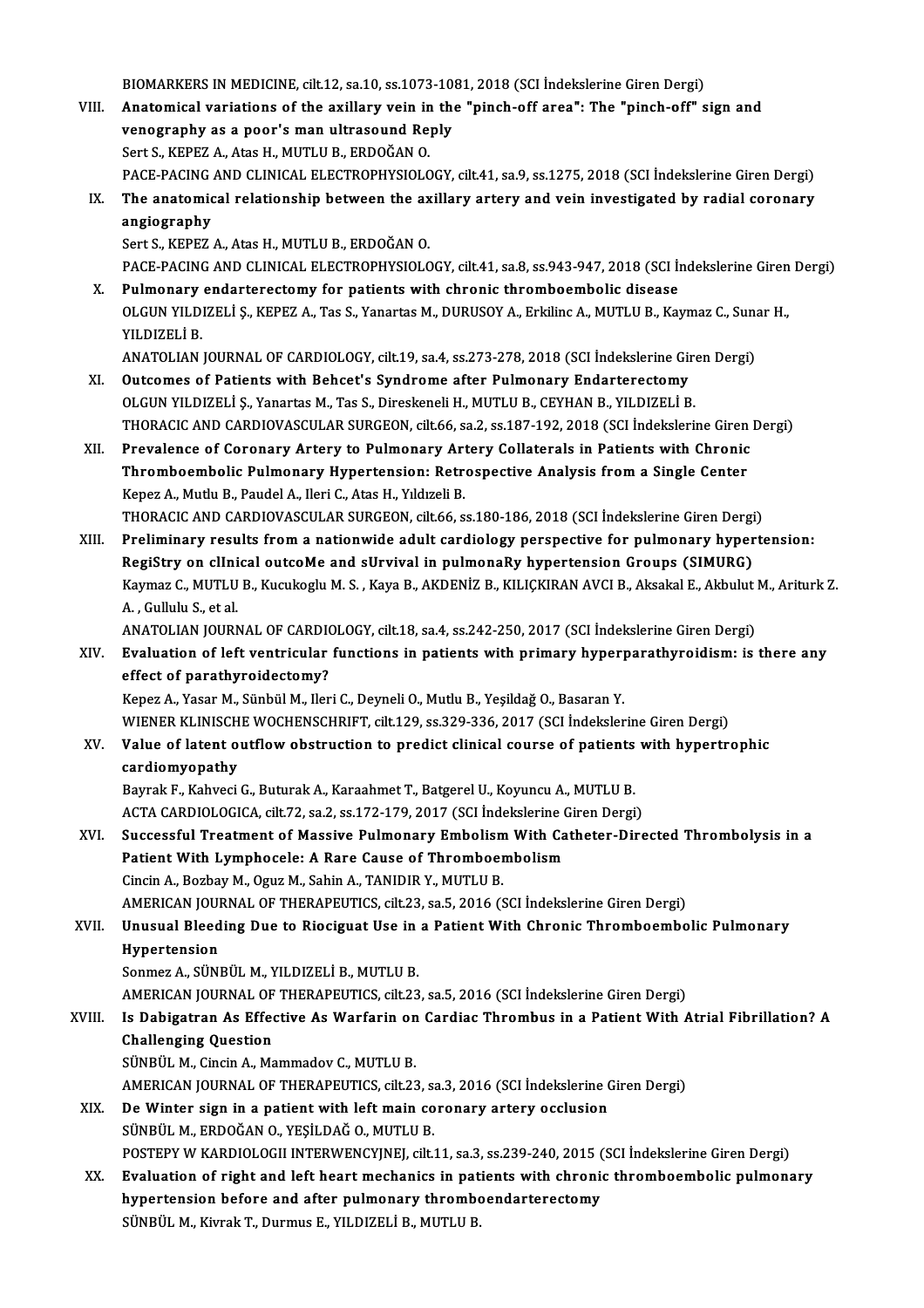INTERNATIONAL JOURNAL OF CARDIOVASCULAR IMAGING, cilt.31, sa.6, ss.1159-1167, 2015 (SCI İndekslerine<br>Ciron Dargi) INTERNATIO<br>Giren Dergi)<br>Aontie electi INTERNATIONAL JOURNAL OF CARDIOVASCULAR IMAGING, cilt.31, sa.6, ss.1159-1167, 2015 (SCI İndekslerin<br>Giren Dergi)<br>XXI. Aortic elastic properties predict occult coronary artery disease: a multidetector row computed<br>tomograph

# Giren Dergi)<br>Aortic elastic properties predict occult coronary artery disease: a multidetector row computed<br>tomography study.

Gurel E., Tigen K., Karaahmet T., Gecmen C., MUTLU B., Bulut M., Basaran Y.

Kardiologia polska, cilt.73, sa.2, ss.101-8,2015 (SCIExpanded İndekslerineGirenDergi)

Gurel E., Tigen K., Karaahmet T., Gecmen C., MUTLU B., Bulut M., Basaran Y.<br>Kardiologia polska, cilt.73, sa.2, ss.101-8, 2015 (SCI Expanded Indekslerine Giren Dergi)<br>XXII. Evaluation of Improvement in Exercise Capacity aft Chronic Thromboembolic Pulmonary Hypertension: Correlation with Echocardiographic Parameters<br>Kepez A., Sünbül M., Kivrak T., Eroglu E., Özben Sadıc B., Yıldızeli B., Mutlu B. Evaluation of Improvement in Exercise Capacity after Pulmonary E<br>Chronic Thromboembolic Pulmonary Hypertension: Correlation wi<br>Kepez A., Sünbül M., Kivrak T., Eroglu E., Özben Sadıç B., Yıldızeli B., Mutlu B.<br>THOPACIC AND THORACIC AND CARDIOVASCULAR SURGEON, cilt.62, ss.60-65, 2014 (SCI İndekslerine Giren Dergi)

Kepez A., Sünbül M., Kivrak T., Eroglu E., Özben Sadıç B., Yıldızeli B., Mutlu B.<br>THORACIC AND CARDIOVASCULAR SURGEON, cilt.62, ss.60-65, 2014 (SCI İndekslerine Giren Dergi)<br>XXIII. Left ventricular strain and strain rate b THORACIC AND CARDIOVASCULAR SURGEON, C<br>Left ventricular strain and strain rate by t<br>patients with subclinical hypothyroidism<br>SÜNPÜLM, DUPMIS E, KIVRAKT, VU DIZ H, L Left ventricular strain and strain rate by two dimensional speckle tracking echocard<br>patients with subclinical hypothyroidism<br>SÜNBÜL M., DURMUŞ E., KIVRAK T., YILDIZ H., KANAR B. G. , ÖZBEN SADIÇ B., SARI İ., MUTLU B.<br>Euro patients with subclinical hypothyroidism<br>SÜNBÜL M., DURMUŞ E., KIVRAK T., YILDIZ H., KANAR B. G. , ÖZBEN SADIÇ B., SARI İ., MUTLU B.<br>European Review For Medical And Pharmacological Sciences, cilt.17, ss.3323-3328, 2013 (SC SÜNBÜL M., DURMUŞ E., K<br>European Review For Mec<br>İndekslerine Giren Dergi)<br>Bulmonany ondartanest

## European Review For Medical And Pharmacological Sciences, cilt.17, ss.3323-3328, 2013 (SCI Expanded<br>Indekslerine Giren Dergi)<br>XXIV. Pulmonary endarterectomy for chronic thrombo-embolic pulmonary hypertension: an institutio İndekslerine<br>Pulmonary<br>experience<br><sup>VU DIZELİ B</sup> Pulmonary endarterectomy for chronic thrombo-embolic pulmonary hypertension: an institut<br>experience<br>YILDIZELİ B., Tas S., Yanartas M., Kaymaz C., MUTLU B., KARAKURT S., Altinay E., Eldem B., ERMERAK N. O. ,<br>PATIPEL H. E.,

experience<br>YILDIZELİ B., Tas S., Yanartas M., Kaymaz C., MUTLU B., KARAKURT S., Altinay E., Eldem B., ERMERAK N. O. ,<br>BATIREL H. F. , et al. YILDIZELİ B., Tas S., Yanartas M., Kaymaz C., MUTLU B., KARAKURT S., Altinay E., Eldem B., ERMERAK N. C<br>BATIREL H. F. , et al.<br>EUROPEAN JOURNAL OF CARDIO-THORACIC SURGERY, cilt.44, sa.3, 2013 (SCI İndekslerine Giren Dergi)

BATIREL H. F. , et al.<br>EUROPEAN JOURNAL OF CARDIO-THORACIC SURGERY, cilt44, sa.3, 2013<br>XXV. Recent and future innovations in the treatment of heart failure<br>Kanar A. Muthu B

EUROPEAN JOURN<br>Recent and futu:<br>Kepez A., Mutlu B.<br>ANATOLIAN JOUR

Recent and future innovations in the treatment of heart failure<br>Kepez A., Mutlu B.<br>ANATOLIAN JOURNAL OF CARDIOLOGY, cilt.13, ss.266-274, 2013 (SCI İndekslerine Giren Dergi)<br>Mitral valve prolanse with mass like annoaranse Kepez A., Mutlu B.<br>ANATOLIAN JOURNAL OF CARDIOLOGY, cilt.13, ss.266-3<br>XXVI. Mitral valve prolapse with mass like appearance

ANATOLIAN JOURNAL OF CARDIC<br>Mitral valve prolapse with ma<br>SÜNBÜL M., KIVRAK T., MUTLU B.<br>Anadalu Kardivalaji Dergisi The A SÜNBÜL M., KIVRAK T., MUTLU B.

Anadolu Kardiyoloji Dergisi-The Anatolian Journal Of Cardiology, cilt.12, ss.13-14, 2012 (SCI Expanded Indekslerine Giren Dergi) Anadolu Kardiyoloji Dergisi-The Anatolian Journal Of Cardiology, cilt.12, ss.13-14, 2012 (SCI Expanded<br>Indekslerine Giren Dergi)<br>XXVII. ICD implantation in left ventricular noncompaction: A case report and review of the li

## İndekslerine Giren Dergi)<br>ICD implantation in left ventricular r<br>ÖZBEN SADIÇ B., MUTLU B., ERDOĞAN O.<br>CARDIQLOCY IQURNAL, sik 19, sə 6, sə 60 ICD implantation in left ventricular noncompaction: A case report and reviories in the SADIC B., MUTLU B., ERDOĞAN O.<br>CARDIOLOGY JOURNAL, cilt.18, sa.6, ss.691-694, 2011 (SCI İndekslerine Giren Dergi)<br>The predictive value

CARDIOLOGY JOURNAL, cilt 18, sa.6, ss.691-694, 2011 (SCI İndekslerine Giren Dergi)

# ÖZBEN SADIÇ B., MUTLU B., ERDOĞAN O.<br>CARDIOLOGY JOURNAL, cilt.18, sa.6, ss.691-694, 2011 (SCI İndekslerine Giren Dergi)<br>XXVIII. The predictive value of flow-mediated dilation and carotid artery intima-media thickness for o

MUTLU B., Tigen K., Gurel E., ÖZBEN SADIÇ B., Karaahmet T., Basaran Y. coronary artery disease.<br>MUTLU B., Tigen K., Gurel E., ÖZBEN SADIÇ B., Karaahmet T., Basaran Y.<br>Echocardiography (Mount Kisco, N.Y.), cilt.28, sa.10, ss.1141-7, 2011 (SCI Expanded İndekslerine Giren Dergi)<br>Vesediletaten Be

## MUTLU B., Tigen K., Gurel E., ÖZBEN SADIÇ B., Karaahmet T., B.<br>Echocardiography (Mount Kisco, N.Y.), cilt.28, sa.10, ss.1141-7<br>XXIX. Vasodilatator Beta Blockers in Cardiovascular Disease Echocare<br><mark>Vasodil</mark><br>Mutlu B.<br>TPA*V*YA Vasodilatator Beta Blockers in Cardiovascular Disease<br>Mutlu B.<br>TRAKYA UNIVERSITESI TIP FAKULTESI DERGISI, cilt.27, ss.26-30, 2010 (SCI İndekslerine Giren Dergi)<br>Bulmanary yasarəastivity təsting in diagnasis and pragnasis a

## Mutlu B.<br>TRAKYA UNIVERSITESI TIP FAKULTESI DERGISI, cilt.27, ss.26-30, 2010 (SCI İndekslerine Giren Dergi)<br>XXX. Pulmonary vasoreactivity testing in diagnosis and prognosis of pulmonary hypertension<br>MITU IL B. Hunuk B. Kiwa TRAKYA UNIVERSITESI TIP FA<br>Pulmonary vasoreactivity 1<br>MUTLU B., Hunuk B., Kivrak T.<br>ANATOLIAN JOUPNAL OF CAP Pulmonary vasoreactivity testing in diagnosis and prognosis of pulmonary hyperte<br>MUTLU B., Hunuk B., Kivrak T.<br>ANATOLIAN JOURNAL OF CARDIOLOGY, cilt.10, ss.43-49, 2010 (SCI İndekslerine Giren Dergi)<br>Determinants of Elevate

### MUTLU B., Hunuk B., Kivrak T.<br>ANATOLIAN JOURNAL OF CARDIOLOGY, cilt.10, ss.43-49, 2010 (SCI İndekslerine Giren Dergi)<br>XXXI. Determinants of Elevated NT-proBNP Levels in Patients With Hypertrophic Cardiomyopathy: An ANATOLIAN JOURNAL OF CA<br>Determinants of Elevated<br>Echocardiographic Study<br>Kabyosi C. Bayrak E. MUTUU **Determinants of Elevated NT-proBNP |<br>Echocardiographic Study<br>Kahveci G., Bayrak F., MUTLU B., Basaran Y.<br>HEAPT LUNG AND CIPCULATION 611-19-82** Echocardiographic Study<br>Kahveci G., Bayrak F., MUTLU B., Basaran Y.<br>HEART LUNG AND CIRCULATION, cilt.18, sa.4, ss.266-270, 2009 (SCI İndekslerine Giren Dergi)<br>Impact of Bisuspid Aartis Value ap Complisations and Dasth in I

#### Kahveci G., Bayrak F., MUTLU B., Basaran Y.<br>HEART LUNG AND CIRCULATION, cilt.18, sa.4, ss.266-270, 2009 (SCI İndekslerine Giren Dergi)<br>XXXII. Impact of Bicuspid Aortic Valve on Complications and Death in Infective Endo HEART LUNG A<br>Impact of Bicu<br>Aortic Valves<br>Kehuesi C. Bern Impact of Bicuspid Aortic Valve on<br>Aortic Valves<br>Kahveci G., Bayrak F., Pala S., MUTLU B.<br>TEVAS UEAPT INSTITUTE IOUPNAL ail Aortic Valves<br>Kahveci G., Bayrak F., Pala S., MUTLU B.<br>TEXAS HEART INSTITUTE JOURNAL, cilt.36, sa.2, ss.111-116, 2009 (SCI İndekslerine Giren Dergi)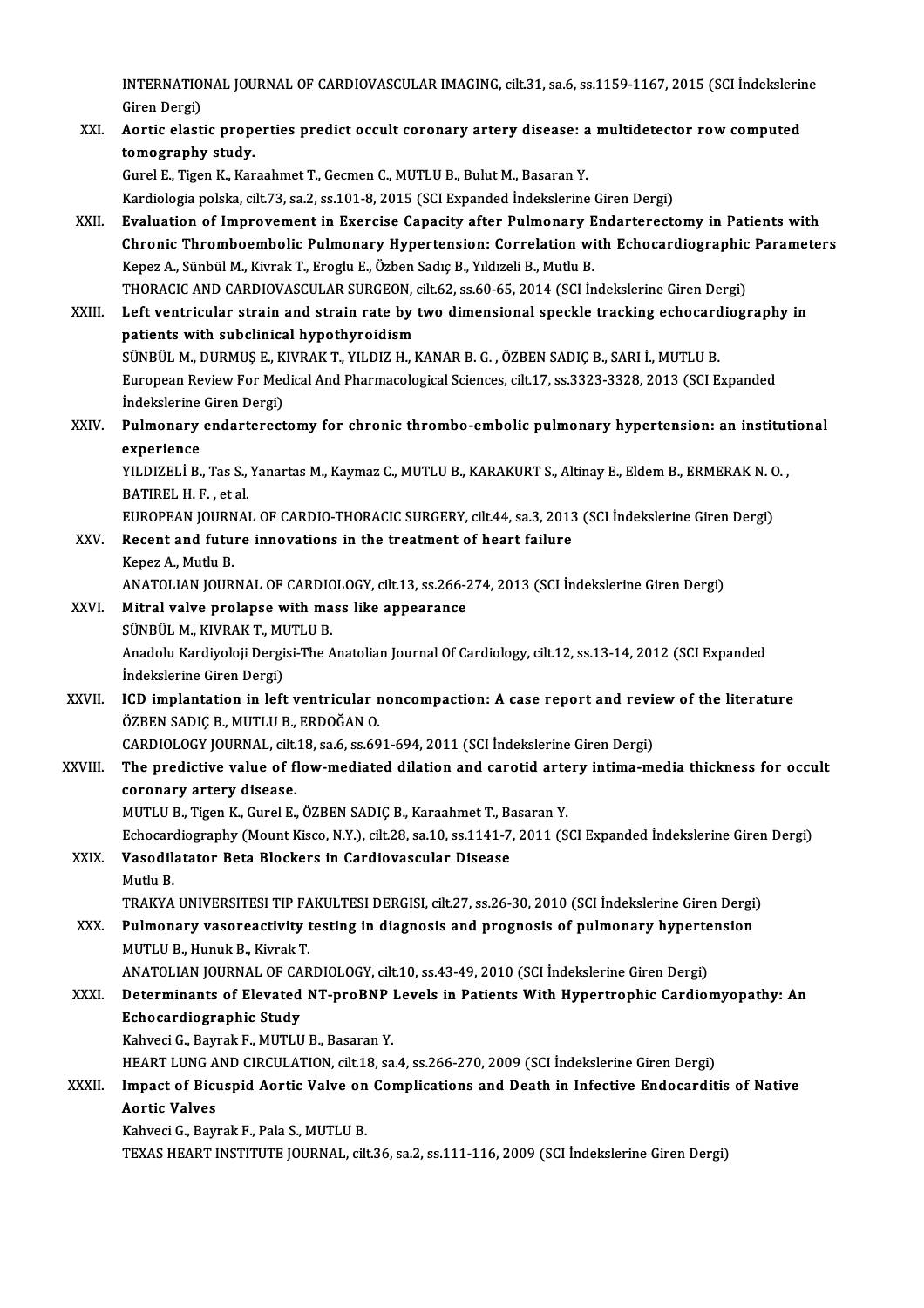#### Diğer Dergilerde Yayınlanan Makaleler

- I. A case of heart failure mimicking COVID-19 pneumonia: The role of clinical and chest computed tomography findings in the differential diagnosis A case of heart failure mimicking COVID-19 pneumonia: The role<br>tomography findings in the differential diagnosis<br>Dogan Z., Ileri C., Yildrim C., Atas H., Cincin A., ÖZBEN SADIÇ B., MUTLU B.<br>TURK KARDINOLOU DERNECLARSWLARGU TURK KARDIYOLOJI DERNEGI ARSIVI-ARCHIVES OF THE TURKISH SOCIETY OF CARDIOLOGY, cilt.48, sa.7, ss.698-<br>702, 2020 (ESCI İndekslerine Giren Dergi) Dogan Z., Ileri C., Yildrim C., Atas H., Cincin A<br>TURK KARDIYOLOJI DERNEGI ARSIVI-ARCH<br>702, 2020 (ESCI İndekslerine Giren Dergi)<br>NT nnoBNB lavel in stage <sup>2</sup> 4 shranis TURK KARDIYOLOJI DERNEGI ARSIVI-ARCHIVES OF THE TURKISH SOCIETY OF CARDIOLOGY, cilt.48, sa.7, ss.698<br>702, 2020 (ESCI İndekslerine Giren Dergi)<br>II. NT-proBNP level in stage 3-4 chronic kidney disease and mortality in long-t 702, 2020 (ESCI İndekslerin<br>NT-proBNP level in stage<br>study subgroup analysis<br>Simsek M A - Decertelin M
- NT-proBNP level in stage 3-4 chronic kidney disease and mortality in long-term follo<br>study subgroup analysis<br>Simsek M. A. , Degertekin M., Cabbar A. T. , Hunuk B., Akturk S., Erdogmus S., MUTLU B., Kozan O.<br>TURK KARDINOLOU study subgroup analysis<br>Simsek M. A. , Degertekin M., Cabbar A. T. , Hunuk B., Akturk S., Erdogmus S., MUTLU B., Kozan O.<br>TURK KARDIYOLOJI DERNEGI ARSIVI-ARCHIVES OF THE TURKISH SOCIETY OF CARDIOLOGY, cilt.48, sa.5, ss.454 Simsek M. A. , Degertekin M., Cabbar A. T. , I<br>TURK KARDIYOLOJI DERNEGI ARSIVI-ARCH<br>460, 2020 (ESCI İndekslerine Giren Dergi)<br>Turk Cardiologu Association Completi TURK KARDIYOLOJI DERNEGI ARSIVI-ARCHIVES OF THE TURKISH SOCIETY OF CARDIOLOGY, cilt.48, sa.5, ss.4<br>460, 2020 (ESCI Indekslerine Giren Dergi)<br>III. Turk Cardiology Association Completion Report: COVID-19 Pandemic and Things
- 460, 2020 (ESCI İndekslerine Giren Dergi)<br>Turk Cardiology Association Completion Recardiovascular Diseases (25 March 2020)<br>AKTOZ M. Altau H. Aslanger E. ATALAB E. Auto III. Turk Cardiology Association Completion Report: COVID-19 Pandemic and Things to Know About<br>Cardiovascular Diseases (25 March 2020)<br>AKTOZ M., Altay H., Aslanger E., ATALAR E., Aytekin V., Baykan A. O. , Barcin C., Baris Card<br>AKT<br>et al.<br>TUDL AKTOZ M., Altay H., Aslanger E., ATALAR E., Aytekin V., Baykan A. O. , Barcin C., Baris N., Boyaci A. A. , Cavusoglu Y.,<br>et al.<br>TURK KARDIYOLOJI DERNEGI ARSIVI-ARCHIVES OF THE TURKISH SOCIETY OF CARDIOLOGY, cilt.48, ss.1-4

et al.<br>TURK KARDIYOLOJI DERNEGI Al<br>(ESCI İndekslerine Giren Dergi)<br>A sasa with beart failure min TURK KARDIYOLOJI DERNEGI ARSIVI-ARCHIVES OF THE TURKISH SOCIETY OF CARDIOLOGY, cilt.48, ss.1-48, 20<br>(ESCI İndekslerine Giren Dergi)<br>IV. A case with heart failure mimicking Covid-19 pneumonia: Role of clinical and chest CT

(ESCI Indekslerine Giren Dergi)<br>A case with heart failure min<br>differential diagnosis IV. A case with heart failure mimicking Covid-19 pneumonia: Role of clinical and chest CT findings in

Turk Kardiyoloji Dernegi Arsivi-Archives of the Turkish Society of Cardiology, 2020 (Diğer Kurumların Hakemli<br>Dergileri) doğan z., İLERİ VATANSEVER Ç., YILDIRIM Ç., ATAŞ H., ÇİNÇİN A. A., ÖZBEN SADIÇ B., MUTLU B. Turk Kardiyoloji Dernegi Arsivi-Archives of the Turkish Society of Cardiology, 2020 (Diğer Kurumların H<br>Dergileri)<br>V. Diagnostic modality for evaluation of right ventricle in chronic thromboembolic pulmonary<br>hymentonal

Dergileri)<br>Diagnostic modality fo<br>hypertension patients<br>OČUZ M. KIVRAK T. SÜN Diagnostic modality for evaluation of right ventricle in ch<br>hypertension patients<br>OĞUZ M., KIVRAK T., SÜNBÜL M., dede f., YILDIZELİ B., MUTLU B.<br>International Journal of the Cordiausesular Asedemu silt 5, se 4, 4

hypertension patients<br>OĞUZ M., KIVRAK T., SÜNBÜL M., dede f., YILDIZELİ B., MUTLU B.<br>International Journal of the Cardiovascular Academy, cilt.5, sa.4, ss.152, 2019 (Diğer Kurumların Hakemli<br>Dergileri) OĞUZ M., F<br>Internation<br>Dergileri)<br>Koronor International Journal of the Cardiovascular Academy, cilt.5, sa.4, ss.152, 2019 (Diğer Kurumların Ha<br>Dergileri)<br>VI. Koroner Yavaş Akım Hastalarında Uç Boyutlu Ekokardiyografi ile Sol Atriyum Hacim ve<br>Fonksiyonlarının Doğar

Dergileri)<br>Koroner Yavaş Akım Hastalarında U<br>Fonksiyonlarının Değerlendirilmesi<br>KANAR R.G., KEREZ A. ATAS H. ÖZTÜRI Koroner Yavaş Akım Hastalarında Uç Boyutlu Ekokardiyogra<br>Fonksiyonlarının Değerlendirilmesi<br>KANAR B. G. , KEPEZ A., ATAŞ H., ÖZTÜRK Ü., YILDIRIM Ç., MUTLU B.<br>MN kardiyolaji silt 26, sa 2, ss.170, 176, 2019 (Diğar Kurumları

Fonksiyonlarının Değerlendirilmesi<br>KANAR B. G. , KEPEZ A., ATAŞ H., ÖZTÜRK Ü., YILDIRIM Ç., MUTLU B.<br>MN kardiyoloji, cilt.26, sa.3, ss.170-176, 2019 (Diğer Kurumların Hakemli Dergileri)<br>It Is Timo for Turkish Cardiologists KANAR B. G., KEPEZ A., ATAŞ H., ÖZTÜRK Ü., YILDIRIM Ç., MUTLU B.<br>MN kardiyoloji, cilt.26, sa.3, ss.170-176, 2019 (Diğer Kurumların Hakemli<br>VII. It Is Time for Turkish Cardiologists to Start Engaging on Twitter<br>cinior 3. Ak MN kardiyoloji, cilt.26, sa.3, ss.170-176, 20<br>It Is Time for Turkish Cardiologists t<br>çinier g., Akgün T., Baykaner T., MUTLU B.<br>Turk Kardivoloji Darnasi Arsivi Arshives

It Is Time for Turkish Cardiologists to Start Engaging on Twitter<br>çinier g., Akgün T., Baykaner T., MUTLU B.<br>Turk Kardiyoloji Dernegi Arsivi-Archives of the Turkish Society of Cardiology, cilt.47, ss.427-430, 2019 (ESCI<br>In çinier g., Akgün T., Baykan<br>Turk Kardiyoloji Dernegi *I*<br>İndekslerine Giren Dergi)<br>EYPPESS: Poal Life Dat Turk Kardiyoloji Dernegi Arsivi-Archives of the Turkish Society of Cardiology, cilt.47, ss.427-430, 2019 (ESCI<br>Indekslerine Giren Dergi)<br>VIII. EXPRESS: Real-Life Data of Direct Anticoagulant Use, Bleeding Risk and Venous T

İndekslerine Giren Dergi)<br>EXPRESS: Real-Life Data of Direct Anticoagulant Use, Bleeding Risk and Venous Thromboemb<br>Recurrence in Chronic Thromboembolic Pulmonary Hypertension Patients: An Observational<br>Retrespective Study EXPRESS: Real-Life <mark>E</mark><br>Recurrence in Chron<br>Retrospective Study<br>serts MITUE liscel Recurrence in Chronic Thromboembolic Pulmonary Hypertension Pat<br>Retrospective Study<br>sert s., MUTLU B., kocakaya d., KAPTAN D., ATAŞ H., ERDOĞAN O., YILDIZELİ B.<br>Pulmonary Circulation 2010 (Dižor Kurumların Hakamli Dergiler

Retrospective Study<br>sert s., MUTLU B., kocakaya d., KAPTAN D., ATAŞ H., ERDOĞAN O., YI<br>Pulmonary Circulation, 2019 (Diğer Kurumların Hakemli Dergileri)<br>Fyaluation of left ventrieular functione before and ofter ine

Sert s., MUTLU B., kocakaya d., KAPTAN D., ATAŞ H., ERDOĞAN O., YILDIZELİ B.<br>Pulmonary Circulation, 2019 (Diğer Kurumların Hakemli Dergileri)<br>IX. Evaluation of left ventricular functions before and after iron therapy in pa Pulmona<br><mark>Evaluat:</mark><br>anemia<br>KANAR I Evaluation of left ventricular functions before and after irol<br>anemia<br>KANAR B. G. , haras a.b. , ULUKÖYLÜ MENGÜÇ M., GÖL G., MUTLU B.<br>Medisine Ssiense International Medisel Jeurnal sa 0 ss 1 6 2019 (D

<mark>anemia</mark><br>KANAR B. G. , haras a. b. , ULUKÖYLÜ MENGÜÇ M., GÖL G., MUTLU B.<br>Medicine Science International Medical Journal, sa.0, ss.1-6, 2019 (Diğer Kurumların Hakemli Dergileri)<br>Suggessful treatment of lata enset pulmanaru

KANAR B. G. , haras a. b. , ULUKÖYLÜ MENGÜÇ M., GÖL G., MUTLU B.<br>Medicine Science International Medical Journal, sa.0, ss.1-6, 2019 (Diğer Kurumların Hakemli Dergileri)<br>X. Successful treatment of late-onset pulmonary hyper Medicine Science International Medical<br>Successful treatment of late-onset<br>macitentan: Our center experience<br>KIVRAK T. HU UTAS 7, SERT S. MUTULU Successful treatment of late-onset p<br>macitentan: Our center experience<br>KIVRAK T., ULUTAŞ Z., SERT S., MUTLU B.<br>Journal of Bulmonology and Bosninstory macitentan: Our center experience<br>KIVRAK T., ULUTAŞ Z., SERT S., MUTLU B.<br>Journal of Pulmonology and Respiratory Research, cilt.2, sa.1, ss.1-3, 2018 (Diğer Kurumların Hakemli Dergileri)

KIVRAK T., ULUTAŞ Z., SERT S., MUTLU B.<br>Journal of Pulmonology and Respiratory Research, cilt.2, sa.1, ss.1-3, 2018 (Diğ<br>XI. Does pulmonary endarterectomy have arrhythmia prevention effect?<br>FIVRAK T. VILDIZELLE MUTLU B Journal of Pulmonology and Respir<br>Does <mark>pulmonary endarterector</mark><br>KIVRAK T., YILDIZELİ B., MUTLU B.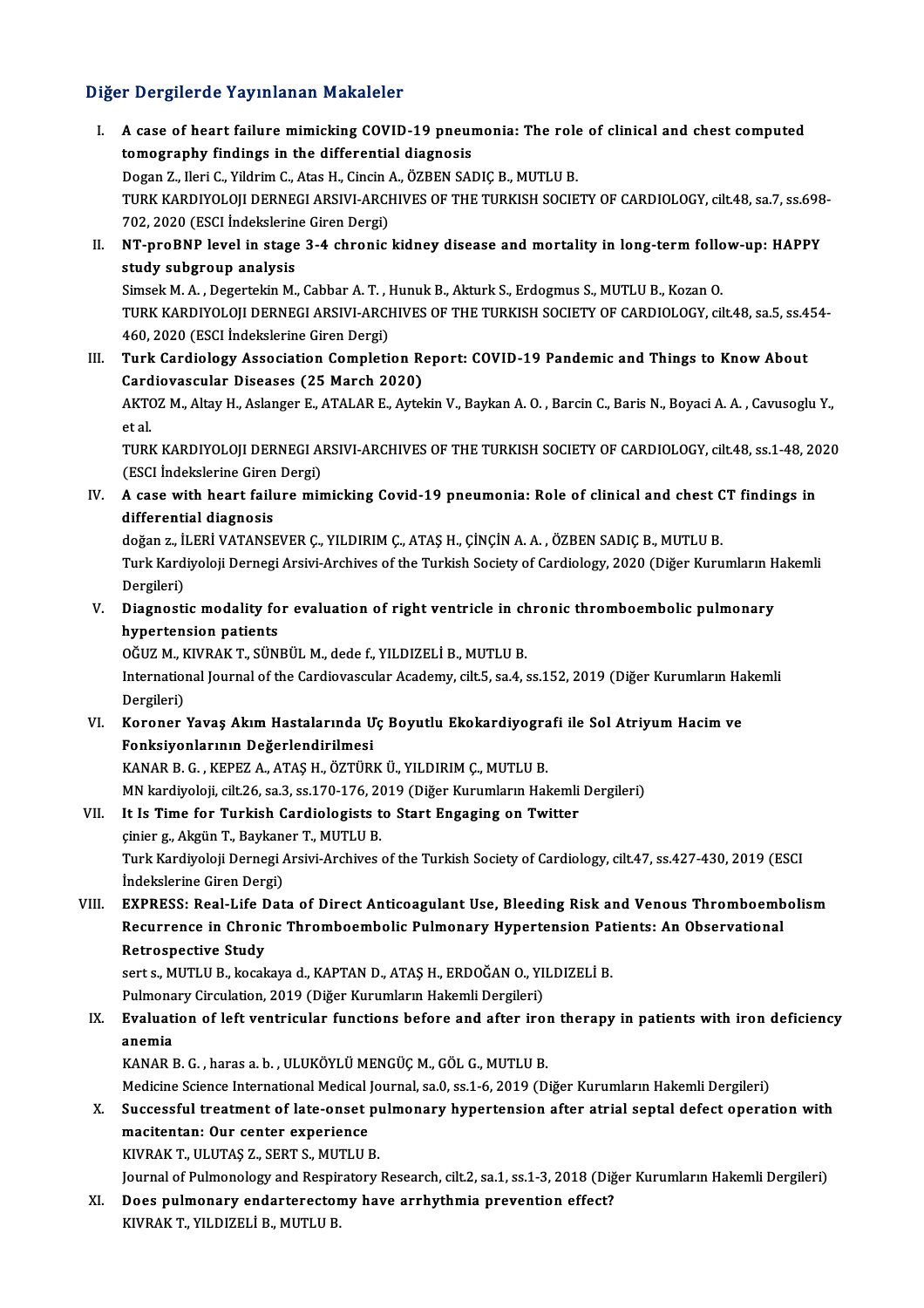International Journal of the Cardiovascular Academy, cilt.4, sa.2, ss.23, 2018 (Diğer Kurumların Hakemli Dergileri)<br>Prevslange of Bulmanary, Atharacalarasis in Batiants With Chronis Thromboambolis Bulmanary.

International Journal of the Cardiovascular Academy, cilt.4, sa.2, ss.23, 2018 (Diğer Kurumların Hakemli Derg<br>XII. Prevelance of Pulmonary Atherosclerosis in Patients With Chronic Thromboembolic Pulmonary<br>Uynertension International Jo<mark>r</mark><br>Prevelance of<br>Hypertension<br>KWPAK Tobels Prevelance of Pulmonary Atherosclerosis in Patients With Chronic Throm<br>Hypertension<br>KIVRAK T., bolayır h. a. , KANAR B. G. , akaslan d., KEPEZ A., MUTLU B., YILDIZELİ B.<br>American Journal of Cardiousceular and Thoragic Surg

Hypertension<br>KIVRAK T., bolayır h. a. , KANAR B. G. , akaslan d., KEPEZ A., MUTLU B., YILDIZELİ B.<br>American Journal of Cardiovascular and Thoracic Surgery, cilt.2, sa.4, ss.1-4, 2017 (Diğer Kurumların Hakemli<br>Dergileri) KIVRAK T.<br>American<br>Dergileri)<br>Effect of American Journal of Cardiovascular and Thoracic Surgery, cilt.2, sa.4, ss.1-4, 2017 (Diğer Kurumların Hakemli<br>Dergileri)<br>XIII. Effect of pulmonary endarterectomy on six-minute walking test and echocardiography in the early

Dergik<br><mark>Effect</mark><br>stage<br><sup>Kivrok</sub></sup> Effect of pulmonary endarterectomy on six-minute<br>stage<br>Kivrak T., Durmus E., SÜNBÜL M., YILDIZELİ B., MUTLU B.<br>TURK KARDIYOLOU DERNECLARSIYLARCHIVES OF THE:

Kivrak T., Durmus E., SÜNBÜL M., YILDIZELİ B., MUTLU B.

stage<br>Kivrak T., Durmus E., SÜNBÜL M., YILDIZELİ B., MUTLU B.<br>TURK KARDIYOLOJI DERNEGI ARSIVI-ARCHIVES OF THE TURKISH SOCIETY OF CARDIOLOGY, cilt.44, sa.4, ss.300-305, 2016 (ESCI Indekslerine Giren Dergi)

## XIV. Successful treatment of myocardial bridge with alcohol septal ablation in hypertrophic obstructive cardiomyopathy cardiomyopathy<br>SÜNBÜL M., KEPEZ A., Tigen K., ERDOĞAN O., MUTLU B.<br>International Journal of Angiology, cilt.23, sa.1, ss.69-70, 2014 (ESCI İndekslerine Giren Dergi)<br>Ture gases of asuta muasarditis uith multiple intrasardia

SÜNBÜL M., KEPEZ A., Tigen K., ERDOĞAN O., MUTLU B.

SÜNBÜL M., KEPEZ A., Tigen K., ERDOĞAN O., MUTLU B.<br>International Journal of Angiology, cilt.23, sa.1, ss.69-70, 2014 (ESCI İndekslerine Giren Dergi)<br>XV. Two cases of acute myocarditis with multiple intracardiac thromb Interna<br>Two castates<br>ATAS H Two cases of acute myocarditis with multiple intracardiac<br>states<br>ATAŞ H., SAMADOV F., SÜNBÜL M., ÇİNÇİN A., DELİL K., MUTLU B.<br>Heart Views silt 15, 88.22, 2014 (Dižer Kurumların Helemli Dergi

states<br>ATAŞ H., SAMADOV F., SÜNBÜL M., ÇİNÇİN A., DELİL K., MUTLU B.<br>Heart Views, cilt.15, ss.22, 2014 (Diğer Kurumların Hakemli Dergileri)<br>Sussessful assessoru renal erteru denerustion in a nationt wit

ATAŞ H., SAMADOV F., SÜNBÜL M., ÇİNÇİN A., DELİL K., MUTLU B.<br>Heart Views, cilt.15, ss.22, 2014 (Diğer Kurumların Hakemli Dergileri)<br>XVI. Successful accessory renal artery denervation in a patient with resistant hypertensi Heart Views, cilt.15, ss.22, 2014 (Diğer Kuru<br>Successful accessory renal artery dene<br>ATAŞ H., DURMUŞ E., SÜNBÜL M., MUTLU B.<br>Heart Views, silt 15, ss.19, 2014 (Diğer Kuru Successful accessory renal artery denervation in a patient wit<br>ATAŞ H., DURMUŞ E., SÜNBÜL M., MUTLU B.<br>Heart Views, cilt.15, ss.19, 2014 (Diğer Kurumların Hakemli Dergileri)<br>Persutaneous slosure of the seronary artery pulm

## ATAȘ H., DURMUȘ E., SÜNBÜL M., MUTLU B.<br>Heart Views, cilt.15, ss.19, 2014 (Diğer Kurumların Hakemli Dergileri)<br>XVII. Percutaneous closure of the coronary artery pulmonary artery fistula in a patient with apical<br>hypertrephi Heart Views, cilt.15, ss.19, 2014 (D<br>Percutaneous closure of the composed<br>hypertrophic cardiomyopathy<br>SÜNPÜL M. BARILA TORAL N. KIV Percutaneous closure of the coronary artery <sub>I</sub><br>hypertrophic cardiomyopathy<br>SÜNBÜL M., PAPİLA TOPAL N., KIVRAK T., MUTLU B.<br>TURK KARDIVOLOU DERNECLARSIVLARCHIVES OF

hypertrophic cardiomyopathy<br>SÜNBÜL M., PAPİLA TOPAL N., KIVRAK T., MUTLU B.<br>TURK KARDIYOLOJI DERNEGI ARSIVI-ARCHIVES OF THE TURKISH SOCIETY OF CARDIOLOGY, cilt.41, ss.144-147,<br>2012 (Dižer Kurumların Hakamli Dergileri) SÜNBÜL M., PAPİLA TOPAL N., KIVRAK T., M<br>TURK KARDIYOLOJI DERNEGI ARSIVI-ARCH<br>2013 (Diğer Kurumların Hakemli Dergileri)<br>Predistors and Pregnestis Significanes TURK KARDIYOLOJI DERNEGI ARSIVI-ARCHIVES OF THE TURKISH SOCIETY OF CARDIOLOGY, cilt.41, s:<br>2013 (Diğer Kurumların Hakemli Dergileri)<br>XVIII. Predictors and Prognostic Significance of Troponin I Release following Elective Co

# 2013 (Diğer Kurumların Hakemli Dergileri)<br>Predictors and Prognostic Significance of Troponin I Release following Elective Coronary<br>Angioplasty

AKIN İ., ALİ T., CEVAT K., CAN D., ODUNCU V., ÖZVEREN O., MUTLU B.

Journal Of International Medical Research, cilt.34, sa.6, ss.612-623, 2006 (Diğer Kurumların Hakemli Dergileri)

AKIN İ., ALİ T., CEVAT K., CAN D., ODUNCU V., ÖZVEREN O., MUTLU B.<br>Journal Of International Medical Research, cilt.34, sa.6, ss.612-623, 2006 (Diğer Kurumların Hakemli Dergileri)<br>XIX. Normalization of Coronary Fraction Journal Of International M<br>Normalization of Coron<br>to a Myocardial Bridge<br>NUPLK MUTUE SOVDI Normalization of Coronary Fractional Flow Reserve with Successful<br>to a Myocardial Bridge<br>NURİ K., MUTLU B., SOYDİNÇ M. S. , CEVAT T., AKIN I., DAĞDELEN S., İSMET D.<br>Journal Of Interventional Cardiology, silt 17, so 1, so 2 to a Myocardial Bridge<br>NURİ K., MUTLU B., SOYDİNÇ M. S. , CEVAT T., AKIN I., DAĞDELEN S., İSMET D.<br>Journal Of Interventional Cardiology, cilt.17, sa.1, ss.33-36, 2004 (Diğer Kurumların Hakemli Dergileri)<br>Pomatizmal Mitral

## NURİ K., MUTLU B., SOYDİNÇ M. S. , CEVAT T., AKIN I., DAĞDELEN S., İSMET D.<br>Journal Of Interventional Cardiology, cilt.17, sa.1, ss.33-36, 2004 (Diğer Kurumların Hakemli Dergiler<br>XX. Romatizmal Mitral Stenoz da P Dalga Dis Journal Of Interventional Cardio<br>Romatizmal Mitral Stenoz d:<br>Ekokardiyografik Faktörler<br>KURTOČUJ N. MUTULE DEČE Ekokardiyografik Faktörler<br>KURTOĞLU N., MUTLU B., DEĞERTEKİN M. M. , DAĞDELEN S., EMİROĞLU Y., İSMET D.<br>Turkiye Klinikleri Journal of Cardiology, cilt.14, sa.3, ss.155-159, 2001 (Diğer Kurumların Hakemli Dergileri)<br>Akut Mi

KURTOĞLU N., MUTLU B., DEĞERTEKİN M. M. , DAĞDELEN S., EMİROĞLU Y., İSMET D.

#### KURTOĞLU N., MUTLU B., DEĞERTEKİN M. M. , DAĞDELEN S., EMİROĞLU Y., İSMET D.<br>Turkiye Klinikleri Journal of Cardiology, cilt.14, sa.3, ss.155-159, 2001 (Diğer Kurumların Hakemli Dergileri)<br>XXI. Akut Miyokard İnfarktüslü Turkiye<br><mark>Akut M</mark><br>Önemi Akut Miyokard İnfarktüslü HastalardaTrombolitik Tedavi<br>Önemi<br>MUTLU B., DEĞERTEKİN M. M. , GENÇBAY M., İSMET D., TURAN F.<br>Turkiye Klinikleri Journal of Cardiology, silt 11, sə 3, sə 71, 77, 199 **Önemi**<br>MUTLU B., DEĞERTEKİN M. M. , GENÇBAY M., İSMET D., TURAN F.<br>Turkiye Klinikleri Journal of Cardiology, cilt.11, sa.2, ss.71-77, 1998 (Diğer Kurumların Hakemli Dergileri)

#### Kitap & Kitap Bölümleri

Itap & Kitap Bölümleri<br>I. Pulmoner Hipertansiyonda Sağ Kalp Kateterizasyonu ve Pulmoner Vasoreaktivite Testi Uygulaması<br>MUTU B. KNPAK T. SÜNPÜLM p & Hitap Bolamion<br>Pulmoner Hipertansiyonda Sa<br>MUTLU B., KIVRAK T., SÜNBÜL M.<br>Pulmoner Hinertansiyon Cibersiy Pulmoner Hipertansiyonda Sağ Kalp Kateterizasyonu ve Pulmoner Vasoreaktivite Te<br>MUTLU B., KIVRAK T., SÜNBÜL M.<br>Pulmoner Hipertansiyon, Cihangir Kaymaz, M. Serdar Küçükoğlu, Editör, Aves, ss.89-100, 2012<br>Aart Vetansirliği MUTLU B., KIVRAK T., SÜNBÜL M.<br>Pulmoner Hipertansiyon, Cihangir Kaymaz, M. Serdar Küçükoğlu, Editör, Aves, ss.89-100, 2012<br>II. Aort Yetersizliği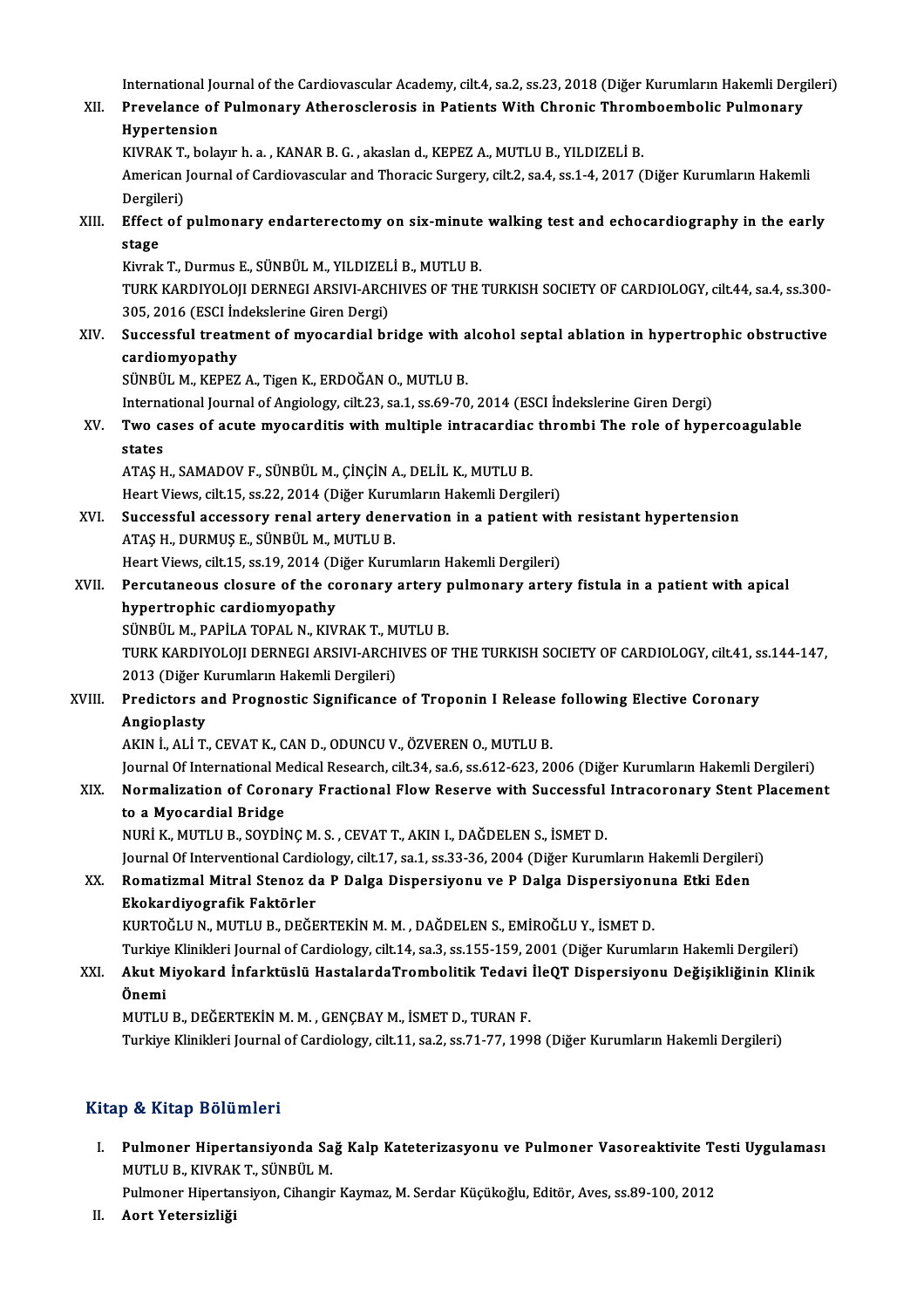MUTLUB.,SÜNBÜLM.

Kapak Hastalıklarında Ekokardiyografi, Saide Aytekin, Necla Özer, Editör, Asal Matbaacılık, ss.165-177, 2010

#### Hakemli Kongre / Sempozyum Bildiri Kitaplarında Yer Alan Yayınlar

akemli Kongre / Sempozyum Bildiri Kitaplarında Yer Alan Yayınlar<br>I. Konjenital Kalp Hastalığına Bağlı Pulmner Arteryel Hipertansiyon Hastalarında Solunum ve Periferik<br>Kas Tutulumu 2001 1915<br>Konjenital Kal<sub>l</sub><br>Kas Tutulumu.<br><sup>Konjs Coslam Ö</sup> Konjenital Kalp Hastalığına Bağlı Pulmner Arteryel I<br>Kas Tutulumu.<br>Keniş Coşkun Ö., Kocakaya D., Yağcı İ., Mutlu B., Karakurt S.<br><sup>2. Ulugal ADHAD Kongresi Bulmonor Hinertansiyon 2020</sup>

Keniş Coşkun Ö., Kocakaya D., Yağcı İ., Mutlu B., Karakurt S.

Kas Tutulumu.<br>Keniş Coşkun Ö., Kocakaya D., Yağcı İ., Mutlu B., Karakurt S.<br>3. Ulusal ADHAD Kongresi, Pulmoner Hipertansiyon 2020, ADHAD Dijital 2020, İstanbul, Türkiye, 27 Kasım 2020,<br>ss.20 3. Ulusal ADHAD Kongresi, Pulmoner Hipertansiyon 2020, ADHAD Dijital 2020, İstanbul, Türkiye, 27 Kasım<br>58.20<br>II. Evaluation of Left Ventricular Functions Before and After Iron Therapy in Patients with Iron<br>Deficiency Anomi

ss.20<br>Evaluation of Left<br>Deficiency Anemia<br>KANAR B.C., baras.e Evaluation of Left Ventricular Functions Before and After Ir<br>Deficiency Anemia<br>KANAR B. G. , haras a.b. , ULUKÖYLÜ MENGÜÇ M., GÖL G., MUTLU B.<br>25. Uluslararası Katılımlı Türk Kardiyaleji Kangrasi, Antalya, Türkiye <mark>Deficiency Anemia</mark><br>KANAR B. G. , haras a. b. , ULUKÖYLÜ MENGÜÇ M., GÖL G., MUTLU B.<br>35. Uluslararası Katılımlı Türk Kardiyoloji Kongresi, Antalya, Türkiye, 3 - 06 Ekim 2019, cilt.22, ss.38<br>Improvement of Bight Ventrieuler

- KANAR B. G. , haras a. b. , ULUKÖYLÜ MENGÜÇ M., GÖL G., MUTLU B.<br>35. Uluslararası Katılımlı Türk Kardiyoloji Kongresi, Antalya, Türkiye, 3 06 Ekim 2019, cilt.22, ss.38<br>III. Improvement of Right Ventricular Functions and 35. Uluslararası Katılımlı Türk Kardiyoloji Kongresi, Antalya, Türkiye, 3 - 06 Ekim 2019, cilt<br>Improvement of Right Ventricular Functions and Hemodynamics After Balloon I<br>Angioplasty in Patientswith Chronic Thromboembolic KANAR B.G., MUTLU B., ATAŞ H., akasland., YILDIZELİ B. 35.UluslararasıKatılımlıTürkKardiyolojiKongresi,Antalya,Türkiye,3 -06Ekim2019, cilt.22, ss.7-8 KANAR B. G. , MUTLU B., ATAŞ H., akaslan d., YILDIZELİ B.<br>35. Uluslararası Katılımlı Türk Kardiyoloji Kongresi, Antalya, Türkiye, 3 - 06 Ekim 2019, cilt.22, ss.7-8<br>IV. Assessment of right ventricular function and relation
- 35. Uluslararası Katılımlı Türk Kardiyoloji Kongresi, Antal<br>Assessment of right ventricular function and relat<br>A speckle tracking echocardiography-based study<br>KANAR B.C., CÖLC., OCUR E. KAVAS M. ATAS H. MUTU Assessment of right ventricular function and relation<br>A speckle tracking echocardiography-based study<br>KANAR B. G. , GÖL G., OGUR E., KAVAS M., ATAŞ H., MUTLU B.<br>25 Hluclarerası Katılımlı Türk Kardiyoloji Kongresi, Antalya A speckle tracking echocardiography-based study<br>KANAR B. G. , GÖL G., OGUR E., KAVAS M., ATAŞ H., MUTLU B.<br>35. Uluslararası Katılımlı Türk Kardiyoloji Kongresi, Antalya, Türkiye, 3 - 06 Ekim 2019, cilt.22, ss.10-11<br>15. TUE KANAR B. G. , GÖL G., OGUR E., KAVAS M., ATAŞ H., MUTLU B.<br>35. Uluslararası Katılımlı Türk Kardiyoloji Kongresi, Antalya, Türkiye, 3 - 06 Ekim 2019, cilt.22, ss.10-11<br>19. IS THERE A RELATIONSHIP BETWEEN THE SCLEROTIC AORTI
- 35. Uluslararası K.<br>IS THERE A REL<br>DYSFUNCTION? IS THERE A RELATIONSHIP BETWEEN THE<br>DYSFUNCTION?<br>akhundova a., KIVRAK T., SÜNBÜL M., MUTLU B.<br>INTERNATIONAL VOUNC ACADEMY OF CARDIO

DYSFUNCTION?<br>akhundova a., KIVRAK T., SÜNBÜL M., MUTLU B.<br>INTERNATIONAL YOUNG ACADEMY OF CARDIOLOGY CONGRESS, 18 - 22 Eylül 2019<br>Pallaen nulmenaru angiegraphy and stanting of a familial nulmenaru arter

akhundova a., KIVRAK T., SÜNBÜL M., MUTLU B.<br>INTERNATIONAL YOUNG ACADEMY OF CARDIOLOGY CONGRESS, 18 - 22 Eylül 2019<br>VI. Balloon pulmonary angiography and stenting of a familial pulmonary arterial tortuosity patient and<br>rep INTERNATIONAL YOUNG ACADEMY OF CAR<br>Balloon pulmonary angiography and s<br>reperfusion related pulmonary injury.<br>Kesslave D. Sabin A.A. ATAS H. BASABICI

Kocakaya D., Şahin A.A., ATAŞ H., BAŞARICI İ., YILDIZELİ B., MUTLU B.

reperfusion related pulmonary injury.<br>Kocakaya D., Şahin A. A. , ATAŞ H., BAŞARICI İ., YILDIZELİ B., MUTLU B.<br>13th PVRI Annual World Congress on Pulmonary Vascular Diseases, Barcelona, İspanya, 31 Ocak - 03 Şubat 2019<br>Kand VII. Kardiyovasküler Hastalıklar ile Dişeti Hastalıkları Arasındaki İlişkiye Yönelik Farkındalıklarının Belirlenmesi 13th PVRI Ann<br><mark>Kardiyovaski</mark><br>Belirlenmesi<br>KAVA S. AVKO

KAYAS.,AYKOL ŞAHİNG.,KAPTANÖZEND.,MUTLUB.

Türk Periodontoloji Derneği 47. Uluslararası Bilimsel Kongresi ve 26. Bilimsel Sempozyumu, 17 - 18 Kasım 2018

KAYA S., AYKOL ŞAHİN G., KAPTAN ÖZEN D., MUTLU B.<br>Türk Periodontoloji Derneği 47. Uluslararası Bilimsel Kongresi ve 26. Bilimsel Sempozyumu, 17 - 18 Kasım 2018<br>VIII. Gender specific effects of metabolic syndrome on mor Türk Periodontoloji Derneği 47. Uluslararası Bili<br>Gender specific effects of metabolic syndre<br>adult population with long term follow up<br>HÜNÜK P. CAČAC Ö. SİMSEK M.A., MUTUR D Gender specific effects of metabolic syndrome on mortality in a lar<br>adult population with long term follow up<br>HÜNÜK B., ÇAĞAÇ Ö., ŞİMŞEK M. A. , MUTLU B., DEĞERTEKİN M. M. , EROL Ç.<br>24 HI USLARASI KATILIMLI TÜRK KARDİYOLOU adult population with long term follow up<br>HÜNÜK B., ÇAĞAÇ Ö., ŞİMŞEK M. A. , MUTLU B., DEĞERTEKİN M. M. , EROL Ç.<br>34. ULUSLARARASI KATILIMLI TÜRK KARDİYOLOJİ KONGRESİ, Antalya, Türkiye, 20 - 23 Ekim 2018<br>Palloon nulmanarıy

HÜNÜK B., ÇAĞAÇ Ö., ŞİMŞEK M. A. , MUTLU B., DEĞERTEKİN M. M. , EROL Ç.<br>34. ULUSLARARASI KATILIMLI TÜRK KARDİYOLOJİ KONGRESİ, Antalya, Türkiye, 20 - 23 Ekim 2018<br>IX. Balloon pulmonary angioplasty and stenting of a fami 34 ULUSLARARASI KATILIML<br>Balloon pulmonary angiop<br>reperfusion related injury<br>Sabin A.A., Kanar B.C., Akask Balloon pulmonary angioplasty and stenting of a familial pulmonary arterial tort<br>reperfusion related injury<br>Şahin A. A. , Kanar B. G. , Akaslan D., ATAŞ H., Cangüt B., BAŞARICI İ., YILDIZELİ B., MUTLU B.<br>24 Huglararası Kat

1 reperfusion related injury<br>1945. Sahin A. A. , Kanar B. G. , Akaslan D., ATAŞ H., Cangüt B., BAŞARICI İ., YILDIZELİ B., MUTLU B.<br>194. Uluslararası Katılımlı Türk Kardiyoloji Kongresi, Antalya, Türkiye, 20 - 23 Ekim 2018, Sahin A. A. , Kanar B. G. , Akaslan D., ATAŞ H., Cangüt B., BAŞARICI İ., YILDIZELİ B., MUTLU B.<br>34. Uluslararası Katılımlı Türk Kardiyoloji Kongresi, Antalya, Türkiye, 20 - 23 Ekim 2018, ss.3<br>X. The impact of QT interval d

### 34. Uluslararası Katılımlı Türk Kardiyoloji Ko<br>The impact of QT interval duration on<br>population with a long term follow up<br>HÜNÜK P. GAČAC Ö. SİMSEK M.A., KEDEZ The impact of QT interval duration on mortality in a large cohort ofcommunity |<br>population with a long term follow up<br>HÜNÜK B., ÇAĞAÇ Ö., ŞİMŞEK M. A. , KEPEZ A., MUTLU B., ERDOĞAN O., DEĞERTEKİN M. M.<br>24 Hurelarenea: Katı population with a long term follow up<br>HÜNÜK B., ÇAĞAÇ Ö., ŞİMŞEK M. A. , KEPEZ A., MUTLU B., ERDOĞAN O., DEĞERTEKİN M. M.<br>34. Uluslararası Katılımlı Türk Kardiyoloji Kongresi, Antalya, Türkiye, 20 - 23 Ekim 2018, cilt.20,

- XI. Prevalence of pulmonary hypertension in patientswith Sarcoidosis: A single center experience 34. Uluslararası Katılımlı Türk Kardiyoloji Kongresi, Antalya, Türkiye, 20 - 23 Ekim 2018, cilt.20, ss.1<br>Prevalence of pulmonary hypertension in patientswith Sarcoidosis: A single center experi<br>KAPTAN ÖZEN D., KOCAKAYA D., Prevalence of pulmonary hypertension in patientswith Sarcoidosis: A single center experie<br>KAPTAN ÖZEN D., KOCAKAYA D., MUTLU B., CEYHAN B., KEPEZ A., ATAŞ H., KANAR B. G. , ERDOĞAN O.<br>34. Uluslararası Katılımlı Türk Kardiy
- 34. Uluslararası Katılımlı Türk Kardiyoloji Kongresi, Antalya, Türkiye, 20 23 Ekim 2018, cilt.20, ss.104<br>XII. Angiogenetic Factor Analysis in Chronic Thromboembolic Pulmonary Hypertension Patients:First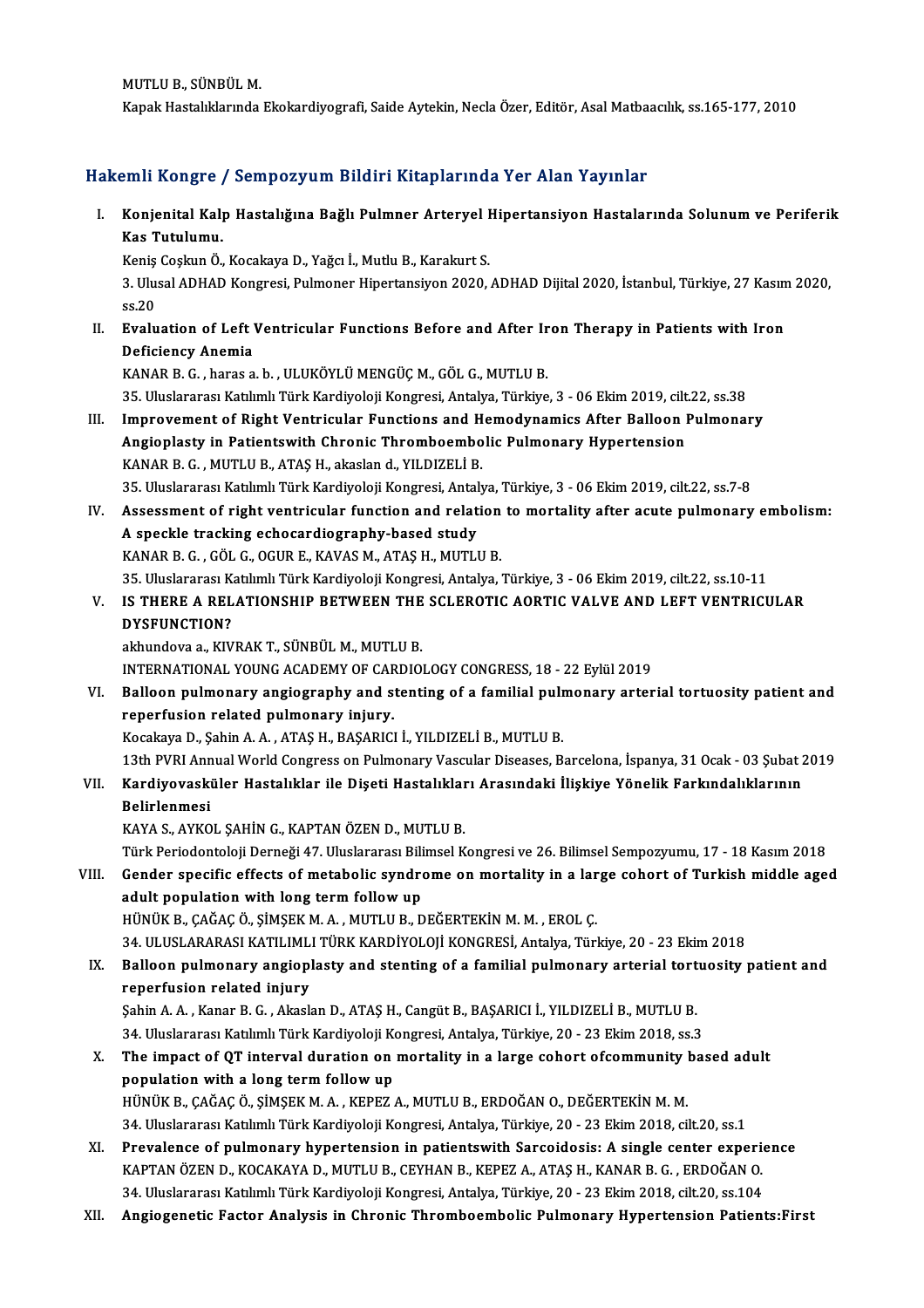Report

Report<br>ermerak n. o. , TÜRER CABBAR A., OLGUN YILDIZELİ Ş., MUTLU B., taş s., YANARTAŞ M., YILDIZELİ B.<br>22nd EACTS Annual Meeting, Milan, İtalya 18, . 20 Ekim 2019. Report<br>ermerak n. o. , TÜRER CABBAR A., OLGUN YILDIZELİ Ş., MUTL<br>32nd EACTS Annual Meeting, Milan, İtalya, 18 - 20 Ekim 2018<br>angiogenetis faster analysis in shranis thrombosmbali ermerak n. o. , TÜRER CABBAR A., OLGUN YILDIZELİ Ş., MUTLU B., taş s., YANARTAŞ M., YILDI<br>32nd EACTS Annual Meeting, Milan, İtalya, 18 - 20 Ekim 2018<br>XIII. angiogenetic factor analysis in chronic thromboembolic pulmonary h

- 32nd EACTS Annual Meeting, Milan, İtalya, 18 20 Ekim 2018<br>angiogenetic factor analysis in chronic thromboembolic pulmonary hypertension<br>ERMERAK N.O., TÜRER CABBAR A., OLGUN YILDIZELİ Ş., MUTLU B., TAŞ S., Yanartaş M., YI angiogenetic factor analysis in chronic thromboemboli<br>ERMERAK N. O. , TÜRER CABBAR A., OLGUN YILDIZELİ Ş., MUT<br>32nd EACTS Annual Meeting, Milan, İtalya, 18 - 20 Ekim 2018<br>Impaired six minute walk test nerfermanse in patien ERMERAK N. O. , TÜRER CABBAR A., OLGUN YILDIZELİ Ş., MUTLU B., TAŞ S., Yanartaş M., YILDIZELİ B.<br>32nd EACTS Annual Meeting, Milan, İtalya, 18 - 20 Ekim 2018<br>XIV. Impaired six-minute walk test performance in patients with S
- 32nd EACTS Annual Meeting, Milan, İtaly<br>Impaired six-minute walk test perfo<br>of subclinical cardiac involvement?<br>KARTAN ÖZEN D. KOCAKAYA D. MUTH Impaired six-minute walk test performance in patients with SystemicSarcoidosis: Is there a<br>of subclinical cardiac involvement?<br>KAPTAN ÖZEN D., KOCAKAYA D., MUTLU B., CEYHAN B., KEPEZ A., ATAŞ H., KANAR B. G. , ERDOĞAN O.<br>2 of subclinical cardiac involvement?<br>KAPTAN ÖZEN D., KOCAKAYA D., MUTLU B., CEYHAN B., KEPEZ A., ATAŞ H., KANAR B. G. , ERDOĞAN O.<br>34. Uluslararası Katılımlı Türk Kardiyoloji Kongresi, Antalya, Türkiye, 20 - 23 Ekim 2018, c
- KAPTAN ÖZEN D., KOCAKAYA D., MUTLU B., CEYHAN B., KEPEZ A., ATAŞ H., KANAR B. G. , ERDOĞA<br>34. Uluslararası Katılımlı Türk Kardiyoloji Kongresi, Antalya, Türkiye, 20 23 Ekim 2018, cilt.20, ss<br>XV. PULMONER ARTERİTLER PULMO 34. Uluslararası Katılımlı Türk Kardiyoloji Kongresi, Antalya, Türkiye, 20 - 23 Ekir<br>PULMONER ARTERİTLER PULMONER ENDARTEREKTOMİ İÇİN RİSK FAK<br>DURUSOY A. F. , İNANÇ G. N. , OLGUN YILDIZELİ Ş., MUTLU B., taş s., YILDIZELİ B PULMONER ARTERİTLER PULMONER ENDARTEREKTOMİ İÇİN RİSK FAKTÖRÜ MÜDÜR<br>DURUSOY A. F. , İNANÇ G. N. , OLGUN YILDIZELİ Ş., MUTLU B., taş s., YILDIZELİ B.<br>Türkiye Solunum Araştırmaları Derneği 40.ulusal kongresi, Antalya, Türkiy DURUSOY A. F. , İNANÇ G. N. , OLGUN YILDIZELİ Ş., MUTLU B., taş s., YILDIZELİ B.<br>Türkiye Solunum Araştırmaları Derneği 40.ulusal kongresi, Antalya, Türkiye, 13 - 16 Ekim 2018<br>XVI. Akut Koroner Sendrom ile Başvuran Koru
- Türkiye S<br><mark>Akut Ko</mark>)<br>Girişim<br>KANAR R Akut Koroner Sendrom ile Başvuran Korunmasız Sol<br>Girişim<br>KANAR B. G. , BAYRAM T., kaptan özen d., ATAŞ H., MUTLU B.<br>25 Hlucel Hygulamek Cirisimsel Kardiyeleji Tenlantısı Antakı Girişim<br>KANAR B. G. , BAYRAM T., kaptan özen d., ATAŞ H., MUTLU B.<br>25. Ulusal Uygulamalı Girişimsel Kardiyoloji Toplantısı, Antalya, Türkiye, 3 - 06 Mayıs 2018<br>Sirkumfleks Artarde Akut Stant Trambogune Girsim Fansaında Sol

KANAR B. G. , BAYRAM T., kaptan özen d., ATAŞ H., MUTLU B.<br>25. Ulusal Uygulamalı Girişimsel Kardiyoloji Toplantısı, Antalya, Türkiye, 3 - 06 Mayıs 2018<br>XVII. Sirkumfleks Arterde Akut Stent Trombozuna Girşim Esnasında S 25. Ulusal Uygulamalı Girişimsel Ka<br>Sirkumfleks Arterde Akut Stent<br>KANAR B. G. , akaslan d., MUTLU B.<br>25. Ulusal Uygulamalı Girisimsel Ka

25.UlusalUygulamalıGirişimselKardiyolojiToplantısı,Antalya,Türkiye,3 -06Mayıs2018 KANAR B. G. , akaslan d., MUTLU B.<br>25. Ulusal Uygulamalı Girişimsel Kardiyoloji Toplantısı, Antalya, Türkiye, 3 - 06 Mayıs 2018<br>27. KRONİK TROMBOEMBOLİK PULMONER HİPERTANSİYONDA TROMBOENDARTEREKTOMİ SONRASI<br>27. KÜRTE ASİME 25. Ulusal Uygulamalı Girişimsel Kardiyoloji Toplantısı, Antalya, Türkiye, 3 - 06<br>KRONİK TROMBOEMBOLİK PULMONER HİPERTANSİYONDA TROMBOJ<br>TÜRER GARRAR A, DEĞERTEKİN M.M., AVTEK SİMSEK M. ÖZVEREN O, Vana<br>TÜRER GARRAR A, DEĞER KRONİK TROMBOEMBOLİK PULMONER HİPERTANSİYONDA TROMBOENDARTEREKTOMİ SONRASI<br>TAKİPTE ASİMETRİK DİMETİLARGİNİN BİR BELİRTEÇ OLABİLİR Mİ?<br>TÜRER CABBAR A., DEĞERTEKİN M. M. , AYTEK ŞİMŞEK M., ÖZVEREN O., Yanartaş M., TAŞ S., OL TAKİPTE ASİMETRİK<br>TÜRER CABBAR A., DEĞ<br>MUTLU B., YILDIZELİ B.<br>2. IILISAL AKCİĞER VE

TÜRER CABBAR A., DEĞERTEKİN M. M. , AYTEK ŞİMŞEK M., ÖZVEREN O., Yanartaş M., TAŞ S., OLGUN YILDIZ<br>MUTLU B., YILDIZELİ B.<br>2. ULUSAL AKCİĞER VE DAMAR HASTALIKLARI DERNEĞİ KONGRESİ, Antalya, Türkiye, 26 - 28 Nisan 2018<br>A Cre

2. ULUSAL AKCİĞER VE DAMAR HASTALIKLARI DERNEĞİ KONGRESİ, Antalya, Türkiye, 26 - 28 Nisan 2018

- MUTLU B., YILDIZELI B.<br>2. ULUSAL AKCIĞER VE DA<br>XIX. A Great Mass in Thorax<br>Dogan Z., ileri c., MUTLU B. THORACIC AND CARDIOVASCULAR SURGEON, 5 - 08 Nisan 2018, cilt.12 Dogan Z., ileri ç., MUTLU B.<br>THORACIC AND CARDIOVASCULAR SURGEON, 5<br>XX. Pulmoner hipertansiyon klinik bakış Açısı<br>YAYLALLY T. MUTLU B
- THORACIC AND CARDIOV<br>Pulmoner hipertansiye<br>YAYLALI Y. T. , MUTLU B.<br>14th International Congre 14th International Congress of Update in Cardiology and cardiovascular Surgery, 5 - 08 Nisan 2018<br>14th International Congress of Update in Cardiology and cardiovascular Surgery, 5 - 08 Nisan 2018
- YAYLALI Y. T. , MUTLU B.<br>14th International Congress of Update in Cardiology and cardiovascular Surgery, 5 08 Nisan 2018<br>XXI. Prevalence of Brugada type ECG pattern and its impact on mortality in a large cohort of middle 14th International Congress of Update in<br>Prevalence of Brugada type ECG pat<br>subjects with a long term follow-up<br>uthtive p simery M A CAČACÖ KEDL Prevalence of Brugada type ECG pattern and its impact on mortality in a large cohort of middle a<br>subjects with a long term follow-up<br>HÜNÜK B., ŞİMŞEK M. A. , ÇAĞAÇ Ö., KEPEZ A., ERDOĞAN O., TÜRER A., MUTLU B., EROL Ç., DEĞ

subjects with a long term follow-up<br>HÜNÜK B., ŞİMŞEK M. A. , ÇAĞAÇ Ö., KEPEZ A., ERDOĞAN O., TÜRER A., MUTLU B., EROL Ç., DEĞERTEKİN<br>European Society of Cardiology Congress, BARSELONA, İspanya, 26 - 30 Ağustos 2017, cilt.3 HÜNÜK B., ŞİMŞEK M. A. , ÇAĞAÇ Ö., KEPEZ A., ERDOĞAN O., TÜRER A., MUTLU B., EROL Ç., DEĞERTEKİN M. M.<br>European Society of Cardiology Congress, BARSELONA, İspanya, 26 - 30 Ağustos 2017, cilt.38, ss.6430<br>XXII. The importanc

# European Society of Cardiology<br>The importance of arterial<br>safe axillary venous access<br>SEPTS, KEPEZ A, ATAS H, MIT

SERT S., KEPEZ A., ATAŞ H., MUTLU B., ERDOĞAN O.

European Society of Cardiology Congress, BARSELONA, İspanya, 26 - 30 Ağustos 2017, cilt.38, ss.1669

SERT S., KEPEZ A., ATAŞ H., MUTLU B., ERDOĞAN O.<br>European Society of Cardiology Congress, BARSELONA, İspanya, 26 - 30 Ağustos 2017, cilt.38, ss.1669<br>XXIII. Patiens with pulmonary endarterectomy change in electrocardiog and postoperative terms<br>KIVRAK T., YILDIZELİ B., MUTLU B. Patiens with pulmonary endart<br>and postoperative terms<br>KIVRAK T., YILDIZELİ B., MUTLU B.<br>Intercentinentel Bulmonary Vescul:

Intercontinental Pulmonary Vascular Diseases Meeting, İstanbul, Türkiye, 5 - 06 Mayıs 2017

KIVRAK T., YILDIZELİ B., MUTLU B.<br>Intercontinental Pulmonary Vascular Diseases Meeting, İstanbul, Türkiye, 5 - 06 Mayıs 2017<br>XXIV. 166EARLY RESULTS OF PATIENTS WITH ANTIPHOSPHOLIPID SYNDROME AND SYSTEMIC LUPUS<br>ERVTUEMA Intercontinental Pulmonary Vascular Diseases Meeting, İstanbul, Türkiye,<br>166EARLY RESULTS OF PATIENTS WITH ANTIPHOSPHOLIPID SYNERYTHEMATOSUS FOLLOWING PULMONARY ENDARTERECTOMY<br>OLCUN YU DIZELLS, İNANÇ C.N., MITU ILP, SAHİNK 166EARLY RESULTS OF PATIENTS WITH ANTIPHOSPHOLIPID SYNDROME AND SYSTEMIC LUPUS<br>ERYTHEMATOSUS FOLLOWING PULMONARY ENDARTERECTOMY<br>OLGUN YILDIZELİ Ş., İNANÇ G. N. , MUTLU B., ŞAHİNKAYA Y., YANARTAŞ M., TAŞ S., DİRESKENELİ R. EF<br>OI<br>B. OLGUN YILDIZELİ Ş., İNANÇ G. N. , MUTLU B., ŞAHİNKAYA Y., YANARTAŞ M., TAŞ S., DİRESKENELİ R. H. , YIL<br>B.<br>12TH INTERNATIONAL CONGRESS ON SLE 7TH ASIAN CONGRESS ON AUTOIMMUNITY, 26 - 29 Mart 2017<br>Thromboombolis Bronbylavis

B.<br>12TH INTERNATIONAL CONGRESS ON SLE 7TH ASIAN CONGRESS ON AUTOIMMUNITY, 26 - 29 Mart 20<br>XXV. Thromboembolic Prophylaxis with Rivaroxaban in Patients with Chronic Thromboembolic<br>Pulmanany bynartensian: A Single Textio 12TH INTERNATIONAL CONGRESS ON SLE 7TH ASIAN CONGRESS ON AUTOI<br>Thromboembolic Prophylaxis with Rivaroxaban in Patients with Chi<br>Pulmonary hypertension: A Single Tertiary Care Center Experience<br>ates H\_MITI II P\_VILDIZELLP Thromboembolic Prophylaxis with Rivaroxaban in Patients with Chronic Thromboembolic<br>Pulmonary hypertension: A Single Tertiary Care Center Experience<br>ataş H., MUTLU B., YILDIZELİ B.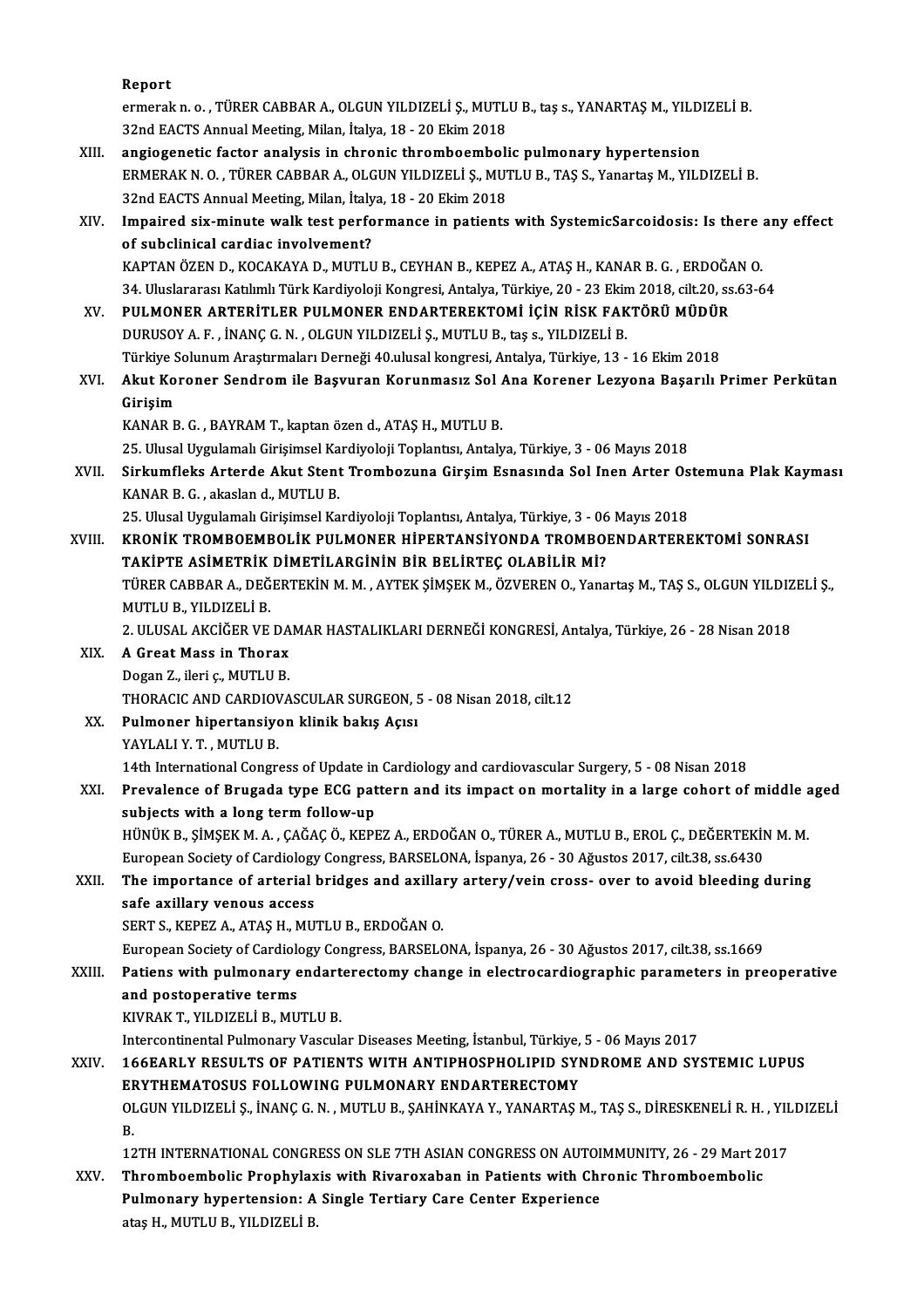|              | PVRI Annual World Congress in Miami 2017, 26 - 29 Ocak 2017                                                |
|--------------|------------------------------------------------------------------------------------------------------------|
| XXVI.        | Reoperative pulmonary endarterectomy                                                                       |
|              | Olgun S., Kocakaya D., Taş S., Kayamaz c., MUTLU B., CEYHAN B., YILDIZELİ B.                               |
|              | European Respiratory Congress, 20 - 22 Ekim 2016                                                           |
| XXVII.       | Effect of trait anxiety levels on peri procedural anxiety levels in patients undergoing                    |
|              | transesophageal echocardiographic procedure                                                                |
|              | GÜNGÖR G., SÜNBÜL M., AYDIN SÜNBÜL E., MUTLU B.                                                            |
|              | 32nd Turkish Cardiology Congress With International Participation, 19 - 22 Ekim 2016                       |
| XXVIII.      | Role of Pulmonary endarterectomy in chronic thromboembolic disease                                         |
|              | YILDIZELİ B., olgun yıldızeli ş., taş s., yanartaş m., erkılınç a., MUTLU B., kaymaz c., SUNAR H.          |
|              | 30th EACTS, Barcelona, İspanya, 1 - 05 Ekim 2016                                                           |
| XXIX.        | Early outcomes of patients with systemic lupus erythematosus and antiphospholipid syndrome after           |
|              | pulmonary endarterectomy                                                                                   |
|              | EVMAN S., OLGUN S., İNANÇ G. N., MUTLU B., YANARTAŞ M., YILDIZELİ B.                                       |
|              | European Respiratory CONGRESS, 3 - 07 Ekim 2016                                                            |
| XXX.         | Early Outcomes of Patients with Behc et s Disease Antiphospholipid syndrome and Systemic Lupus             |
|              | Erythematosus Following Pulmonary Endarterectomy                                                           |
|              | OLGUN YILDIZELİ Ş., İNANÇ G. N., MUTLU B., TAS B., YANARLAR M., ŞAHİNKAYA Y., DİRESKENELİ R. H., YILDIZELİ |
|              | В.                                                                                                         |
|              | 15th International Congress on Antiphospholipid Antibodies, 21 - 24 Eylül 2016                             |
| XXXI.        | Prevalence of coronary artery to pulmonary artery collaterals in patients with chronic                     |
|              | thromboembolic pulmonary hypertension: Retrospective analysis from a single center                         |
|              | KEPEZ A., MUTLU B., PAUDEL A., İLERİ Ç., ATAŞ H., YILDIZELİ B.                                             |
|              | European Society of Cardiology Congress, ROMA, İtalya, 27 - 31 Ağustos 2016, cilt.37, ss.191-598           |
| XXXII.       | the role of pulmonary endarterectomy in chronic thromboembolic disease                                     |
|              | YILDIZELİ B., OLGUN YILDIZELİ Ş., tas s., yanartas m., kaymaz c., erkılınc a., MUTLU B., SUNAR H.          |
|              | european association of cardiothoracic surgery 2016, 1 - 05 Mayıs 2016                                     |
| XXXIII.      | EKİNOKOK HASTALIĞININ SEBEP OLDUĞU PULMONER HİPERTANSİYONUN CERRAHİ TEDAVİSİ                               |
|              | ORUÇ M., OLGUN YILDIZELİ Ş., KARAKURT S., MUTLU B., TAŞ S., Yanartaş M., YILDIZELİ B.                      |
|              | TÜRK TORAKS DERNEĞİ 19. YILLIK KONGRESİ 2016, Türkiye, 6 - 10 Nisan 2016                                   |
| <b>XXXIV</b> | Acute Inferior Myocardial Infarction in a Patient Undergoing Rivaroxaban Therapy                           |
|              | SÜNBÜL M., PAUDEL A., ÖZDİL M. H., YEŞİLDAĞ O., MUTLU B.                                                   |
|              | 12th International Congress of Update in Cardiology and Cardiovascular Surgery, 10 - 13 Mart 2016          |
| XXXV.        | Monitoring PAH treatment role of echo<br><b>MUTLU B.</b>                                                   |
|              | XXI. World Congress of Echocardiography and Cardiology, İstanbul, Türkiye, 20 - 22 Kasım 2015              |
| XXXVI.       | Satellite Symposium 2015 Pulmonary Hypertension                                                            |
|              | <b>MUTLU B</b>                                                                                             |
|              | 31st Turkish Cardiology Congress with International Participation, 22 - 25 Ekim 2015                       |
| XXXVII.      | What has changed regarding the predictors of risk for the progression of pulmonary hypertension            |
|              | <b>MUTLUB</b>                                                                                              |
|              | 31. TURKISH CARDIOLOGY CONGRESS WITH INTERNATIONAL PARTICIPATION, 22 - 25 Ekim 2015                        |
| XXXVIII.     | Does pulmonary endarterectomy have a role for surgical treatment of pulmonary hypertension                 |
|              | caused by echinococcosis disease                                                                           |
|              | YILDIZELİ B., taş s., yanartaş m., KARAKURT S., MUTLU B., olgun yıldızeli ş.                               |
|              | 29th EACTS Meeting, Amsterdam, Hollanda, 3 - 07 Ekim 2015                                                  |
| <b>XXXIX</b> | Sağ KAlp Adaptasyonu ve kateteri                                                                           |
|              | <b>MUTLU B.</b>                                                                                            |
|              | Akciğer Damar HAstalıkları Derneği 2. PAH okulu, Türkiye, 2 - 04 Ekim 2015                                 |
| XL.          | PULMONER HI PERTANSI YON                                                                                   |
|              | MUTLU B.                                                                                                   |
|              |                                                                                                            |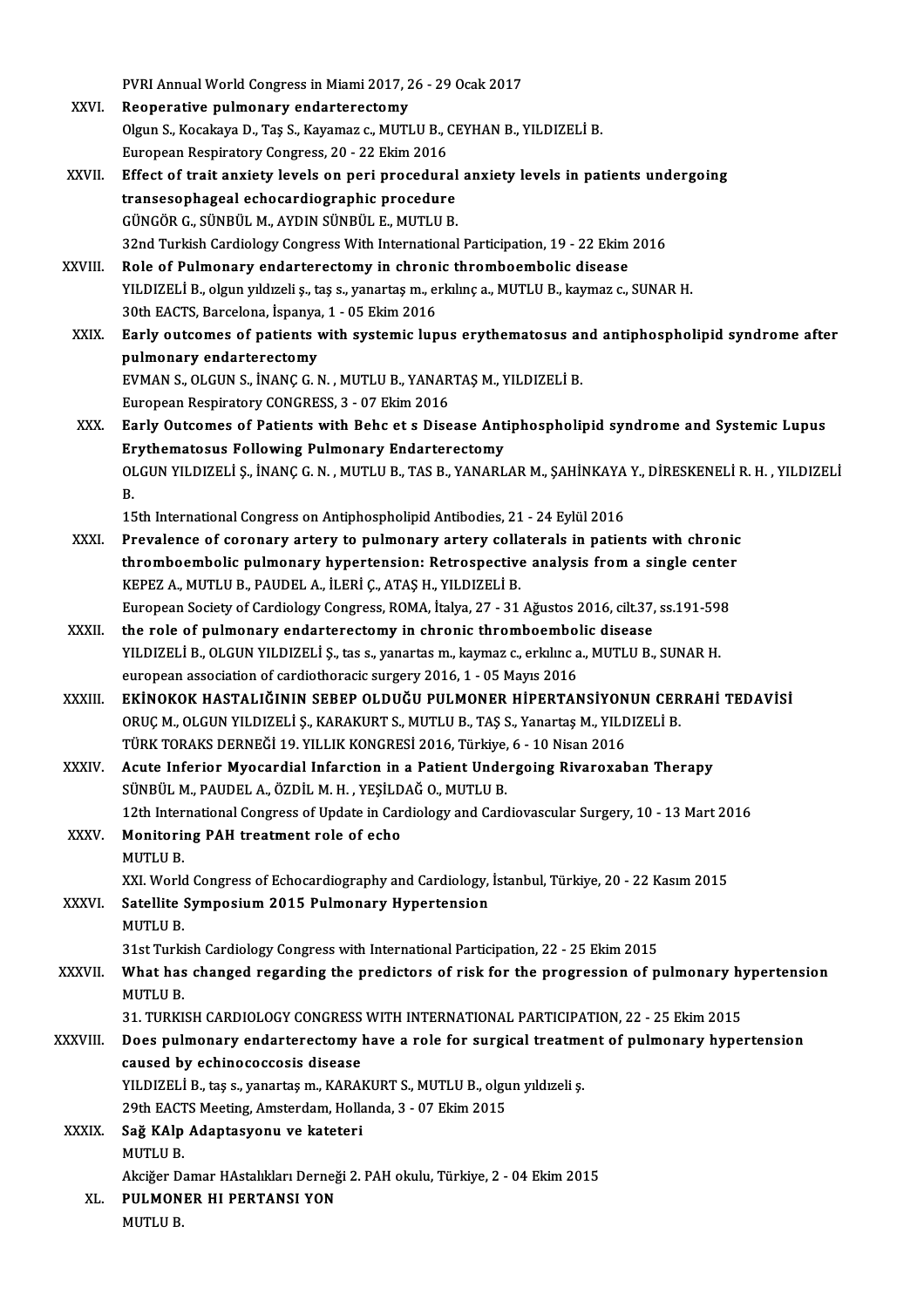TKD Asistan Odası Yaz Okulu Program, Türkiye, 18 - 20 Eylül 2015<br>Sugaasafull traatmant of maasiye nulmanary ambolism with

cirrhosis

|         | TKD Asistan Odası Yaz Okulu Program, Türkiye, 18 - 20 Eylül 2015                                                 |
|---------|------------------------------------------------------------------------------------------------------------------|
| XLI.    | Successfull treatment of massive pulmonary embolism with ultrasound assissted catheter directed                  |
|         | thrombolysis in a patient with lymphocele                                                                        |
|         | ÇİNÇİN A. A., ŞAHİN A. A., OĞUZ M., BOZBAY M., MUTLU B.                                                          |
|         | 11th International Congress of Update in Cardiology and Cardiovascular Surgery, İstanbul, Türkiye, 26 - 29 Mart  |
|         | 2015                                                                                                             |
| XLII.   | <b>Future Perspectives Promising Medical Therapies</b>                                                           |
|         | <b>MUTLUB.</b>                                                                                                   |
|         | 11. Uluslararası Kardiyoloji ve Kardiyovasküler Cerrahi Kongresi, 26 - 29 Mart 2015                              |
| XLIII.  | KTEPH da özgül pulmoner hipertansiyon tedavilerinde en son durum                                                 |
|         | <b>MUTLU B</b>                                                                                                   |
|         | TKD 2. Kardiyo-Bahar Güncellemesi, Türkiye, 5 - 08 Mart 2015                                                     |
| XLIV.   | Evaluation of Right and Left Ventricular Mechanics in Patients with Chronic Thromboembolic                       |
|         | Pulmonary Hypertension Before and After Pulmonary Thromboendarterectomy                                          |
|         | MUTLU B., SÜNBÜL M., YILDIZELİ B.                                                                                |
|         | 7. National Congress on Pulmonary Embolism and Pulmonary Vascular Diseases, 14 - 18 Ocak 2015                    |
| XLV.    | Evaluation of Right and Left Ventricular Mechanics in Patients with Chronic Thromembolic                         |
|         | Pulmonary Hypertension Before and After Thromboendarterectomy                                                    |
|         | MUTLU B., SÜNBÜL M., YILDIZELİ B.                                                                                |
|         | The PVRI 8th Annual World Congress on Pulmonary Vascular Disease, Çin, 14 - 16 Ocak 2015                         |
| XLVI.   | Evaluation of Right and Left Atrial Mechanics in Patients with Chronic Thromboembolic Pulmonary                  |
|         | Hypertension Before and After Pulmonary Thromboendarterectomy                                                    |
|         | SÜNBÜL M., MUTLU B., YILDIZELİ B.                                                                                |
|         | 7. National Congress on Pulmonary Embolism and Pulmonary Vascular Diseases, 14 - 18 Ocak 2015                    |
| XLVII.  | Evaluation of bi ventricular and atrial mechanics in patients with chronic thromboembolic                        |
|         | pulmonary hypertension before and after pulmonary thromboendarterectomy                                          |
|         | SÜNBÜL M., KIVRAK T., DURMUŞ E., YILDIZELİ B., MUTLU B.                                                          |
|         | EURO ECHO 2014, Avusturya, 03 Aralık 2014, cilt.15, ss.185                                                       |
| XLVIII. | Aortic elastic properties predict occult coronary artery disease A multidetector row computed                    |
|         | tomography study                                                                                                 |
|         | GÜREL Y. E., TİGEN M. K., KARAAHMET T., GEÇMEN Ç., MUTLU B., BULUT M., BAŞARAN A. Y.                             |
|         | 30. Uluslararası Türk Kardiyoloji Kongresi, Antalya, 2014, 23 - 26 Ekim 2014, cilt.14, ss.8-9                    |
| XLIX.   | Is dabigatran effective as well as warfarine on cardiac thrombus in patient with atrial fibrillation A           |
|         | challenging question<br>SÜNBÜL M., ÇİNÇİN A. A., MAMMADOV C., MUTLU B.                                           |
|         | 30. Uluslararası Katılımlı Tük Kardiyoloji Kongresi, Antalya, Türkiye, 23 - 26 Ekim 2014                         |
|         | Evaluation of bi ventricular and atrial mechanics in patients with chronic thromboembolic                        |
| L.      | pulmonary hypertension before and after pulmonary thromboendarterectomy                                          |
|         | SÜNBÜL M., KIVRAK T., DURMUŞ E., YILDIZELİ B., MUTLU B.                                                          |
|         | 30. Türk Kardiyoloji Kongresi, Türkiye, 23 - 26 Ekim 2014, cilt 14, ss 38                                        |
| LI.     | Successful treatment of myocardial bridge with alcohol septal ablation in hypertrophic                           |
|         | cardiomyopathy                                                                                                   |
|         | SÜNBÜL M., KEPEZ A., TİGEN M. K., ERDOĞAN O., MUTLU B.                                                           |
|         | 29. Türk Kardiyoloji Kongresi, Türkiye, 26 - 29 Ekim 2013, cilt 41, ss.3                                         |
| LII.    | The impact of anemia on QT interval: A population based study. 29th Turkish Cardiology Congress                  |
|         | with international participation                                                                                 |
|         | HÜNÜK B., ÇAĞAÇ Ö., ERDOĞAN O., KEPEZ A., MUTLU B., DEĞERTEKİN M. M., EROL Ç.                                    |
|         | 29th Turkish Cardiology Congress with international participation, Antalya, Türkiye, 26 - 29 Ekim 2013, cilt.62, |
|         | ss 146                                                                                                           |
| LIII.   | Constrictive pericarditis in a young patient with very thick pericardium initially diagnosed as                  |
|         | ainuhaaia                                                                                                        |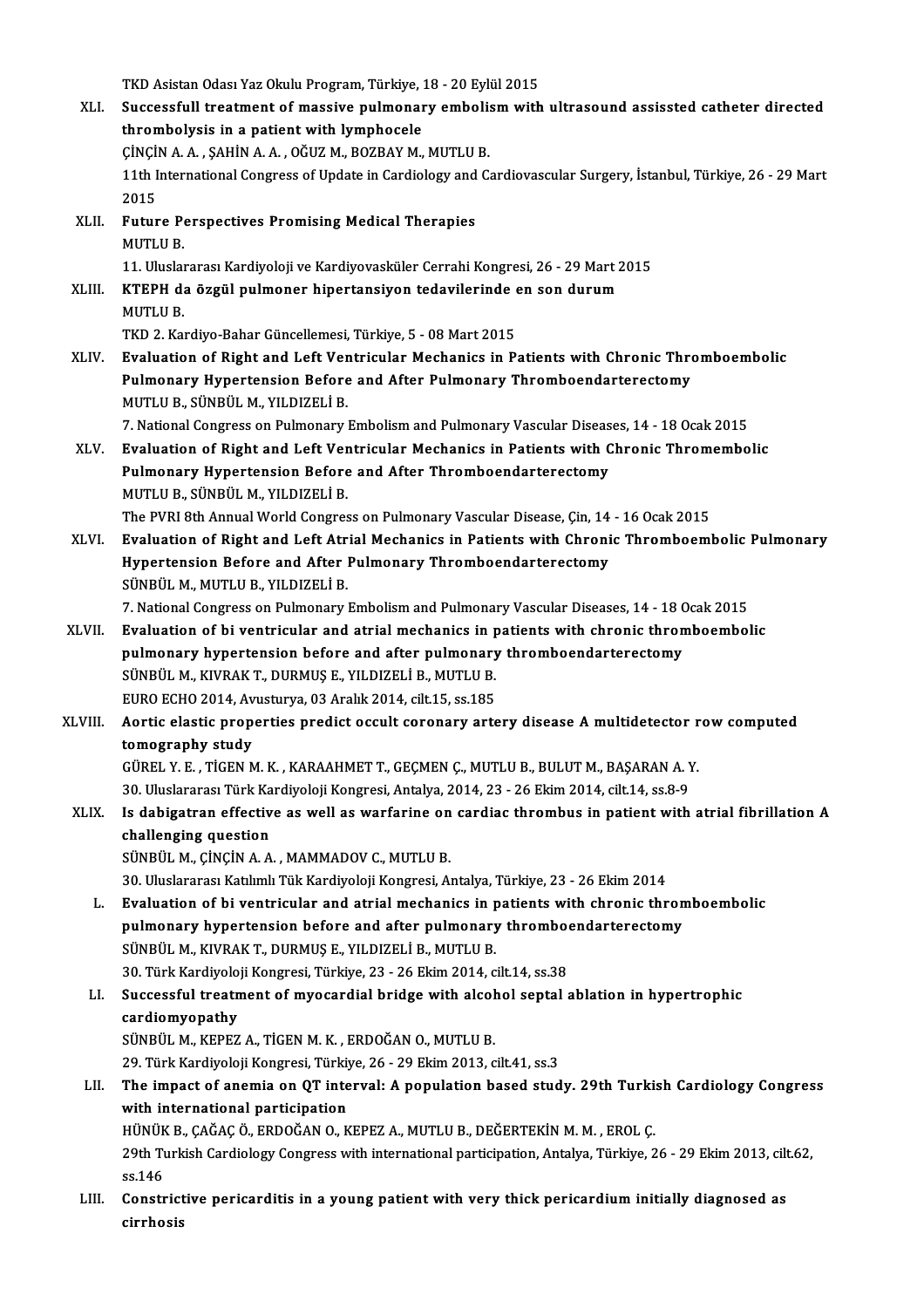DURMUŞE.,SÜNBÜLM.,KIVRAKT.,SARI İ.,MUTLUB.

29. Türk Kardiyoloji Kongresi, Türkiye, 26 - 29 Ekim 2013, cilt.41, ss.57

- LIV. Impact of metabolic factors on QT interval: Results from the HAPPY study 29. Türk Kardiyoloji Kongresi, Türkiye, 26 - 29 Ekim 2013, cilt.41, ss.57<br>Impact of metabolic factors on QT interval: Results from the HAPPY study<br>HÜNÜK B., ÇAĞAÇ Ö., ERDOĞAN O., KEPEZ A., MUTLU B., DEĞERTEKİN M. M. , EROL 29th Turkish Cardiology Congress with international participation, İstanbul, Türkiye, 26 - 29 Ekim 2013, cilt.62,<br>ss.167 HÜNÜK<br>29th Tu<br>ss.167<br>Baselir 29th Turkish Cardiology Congress with international participation, İstanbul, Türkiye, 26 - 2<br>ss.167<br>LV. Baseline ECG Parameters in Turkish Population: Results from the HAPPY Study<br>Hunyk B. Cagas O. EPDOČAN O. KEREZ A. MUTU
- ss.167<br>Baseline ECG Parameters in Turkish Population: Results from the HA<br>Hunuk B., Cagac O., ERDOĞAN O., KEPEZ A., MUTLU B., Degertekin M., EROL Ç.<br>20th Turkish Cardialagy Congress of the Turkish Sosiaty of Cardialagy (TS 29th Turkish Cardiology Congress of the Turkish-Society-of-Cardiology (TSC) with International Participation,<br>Antalya, Türkiye, 26 - 29 Ekim 2013, cilt.62 Hunuk B., Cagac O., ERDOĞAN O., KEPEZ A., MUTLU B., Degertekin M., EROL C. 29th Turkish Cardiology Congress of the Turkish-Society-of-Cardiology (TSC) with International Participation,<br>Antalya, Türkiye, 26 - 29 Ekim 2013, cilt.62<br>LVI. Effects of Pulmonary Endarterectomy on Echocardiographic Param
- Antalya, Türkiye, 26 29 Ekim 2<br>Effects of Pulmonary Endart<br>Pulmonary Endarterectomy<br><sup>Virmol: T.</sup> SÜNPÜL M. KEDEZ A Effects of Pulmonary Endarterectomy on Echocardiographic<br>Pulmonary Endarterectomy<br>Kivrak T., SÜNBÜL M., KEPEZ A., Durmus E., YILDIZELİ B., MUTLU B.<br>20th Turkish Cardiolagy Congress of the Turkish Sosisty of Cardiol

Pulmonary Endarterectomy<br>Kivrak T., SÜNBÜL M., KEPEZ A., Durmus E., YILDIZELİ B., MUTLU B.<br>29th Turkish Cardiology Congress of the Turkish-Society-of-Cardiology (TSC) with International Participation,<br>Antalya Türkiye 26, 2 Kivrak T., SÜNBÜL M., KEPEZ A., Durmus E.,<br>29th Turkish Cardiology Congress of the Tu<br>Antalya, Türkiye, 26 - 29 Ekim 2013, cilt.62<br>The Impact of Anamia an OT Interval. 29th Turkish Cardiology Congress of the Turkish-Society-of-Cardiology ("<br>Antalya, Türkiye, 26 - 29 Ekim 2013, cilt.62<br>LVII. The Impact of Anemia on QT Interval: A Population Based Study<br>Hunuk B. Cogae O. EPDOČAN O. KEREZ A

### Antalya, Türkiye, 26 - 29 Ekim 2013, cilt.62<br>The Impact of Anemia on QT Interval: A Population Based Study<br>Hunuk B., Cagac O., ERDOĞAN O., KEPEZ A., MUTLU B., Degertekin M., EROL Ç. The Impact of Anemia on QT Interval: A Population Based Study<br>Hunuk B., Cagac O., ERDOĞAN O., KEPEZ A., MUTLU B., Degertekin M., EROL Ç.<br>29th Turkish Cardiology Congress of the Turkish-Society-of-Cardiology (TSC) with Inte Hunuk B., Cagac O., ERDOĞAN O., KEPEZ A.,<br>29th Turkish Cardiology Congress of the Tu<br>Antalya, Türkiye, 26 - 29 Ekim 2013, cilt.62<br>Prevelense of Prugade Type ECC Batte 29th Turkish Cardiology Congress of the Turkish-Society-of-Cardiology (TSC) with International Participation,<br>Antalya, Türkiye, 26 - 29 Ekim 2013, cilt.62<br>LVIII. Prevalence of Brugada Type ECG Pattern and Early Repolarizat

- Antalya, Türkiye, 26 29 Ekim 2013<br>Prevalence of Brugada Type EC<br>Results from the HAPPY Study<br>Hunuk B. Cagas O. ERDOČAN O. K Prevalence of Brugada Type ECG Pattern and Early Repolarization V<br>Results from the HAPPY Study<br>Hunuk B., Cagac O., ERDOĞAN O., KEPEZ A., MUTLU B., Degertekin M., EROL Ç.<br>20th Turkish Cardialagy Congress of the Turkish Soci Results from the HAPPY Study<br>Hunuk B., Cagac O., ERDOĞAN O., KEPEZ A., MUTLU B., Degertekin M., EROL Ç.<br>29th Turkish Cardiology Congress of the Turkish-Society-of-Cardiology (TSC) with International Participation,<br>Antalya Hunuk B., Cagac O., ERDOĞAN O., KEPEZ A.,<br>29th Turkish Cardiology Congress of the Tu<br>Antalya, Türkiye, 26 - 29 Ekim 2013, cilt.62<br>The Belationshin of Uris Asid Levels 3.
- 29th Turkish Cardiology Congress of the Turkish-Society-of-Cardiology (TSC) with International Participat<br>Antalya, Türkiye, 26 29 Ekim 2013, cilt.62<br>LIX. The Relationship of Uric Acid Levels and Atrial Fibrillation Preva Antalya, Türkiye, 26 - 29 Ekim 2013, cilt.62<br>The Relationship of Uric Acid Levels and Atrial Fibrillation Prevalen<br>Hunuk B., Cagac O., ERDOĞAN O., KEPEZ A., MUTLU B., Degertekin M., EROL Ç.<br>20th Turkish Cardialagy Congress The Relationship of Uric Acid Levels and Atrial Fibrillation Prevalence in Turkish Population<br>Hunuk B., Cagac O., ERDOĞAN O., KEPEZ A., MUTLU B., Degertekin M., EROL Ç.<br>29th Turkish Cardiology Congress of the Turkish-Socie Hunuk B., Cagac O., ERDOĞAN O., KEPEZ A.,<br>29th Turkish Cardiology Congress of the Tu<br>Antalya, Türkiye, 26 - 29 Ekim 2013, cilt.62<br>Prevelence of Prugada tune ECC patte 29th Turkish Cardiology Congress of the Turkish-Society-of-Cardiology (TSC) with International Participation,<br>Antalya, Türkiye, 26 - 29 Ekim 2013, cilt.62<br>LX. Prevalence of Brugada type ECG pattern and early repolarization
- Antalya, Türkiye, 26 29 Ekim 201:<br>Prevalence of Brugada type EC<br>Results from the HAPPY study<br>HÜNÜK P. CAČAC Ö. EPDOČAN O Prevalence of Brugada type ECG pattern and early repolarization variant in<br>Results from the HAPPY study<br>HÜNÜK B., ÇAĞAÇ Ö., ERDOĞAN O., KEPEZ A., MUTLU B., DEĞERTEKİN M. M. , EROL Ç.<br>20th Turkish Cardialagu Congress with i

Results from the HAPPY study<br>HÜNÜK B., ÇAĞAÇ Ö., ERDOĞAN O., KEPEZ A., MUTLU B., DEĞERTEKİN M. M. , EROL Ç.<br>29th Turkish Cardiology Congress with international participation, Antalya, Türkiye, 26 - 29 Ekim 2013, cilt.62,<br>8 HÜNÜK B<br>29th Turl<br>ss.68-69<br>Impect c 29th Turkish Cardiology Congress with international participation, Antalya, Türkiye, 2<br>ss.68-69<br>LXI. Impact of Metabolic Factors on QT Interval: Results from the HAPPY Study<br>Hunuk B. Cages O. EPDOČAN O. KEREZ A. MUTU B. De

# ss.68-69<br>Impact of Metabolic Factors on QT Interval: Results from the HAPPY<br>Hunuk B., Cagac O., ERDOĞAN O., KEPEZ A., MUTLU B., Degertekin M., EROL Ç.<br>20th Turkish Cardialagy Congress of the Turkish Society of Cardialagy (

LXI. Impact of Metabolic Factors on QT Interval: Results from the HAPPY Study<br>Hunuk B., Cagac O., ERDOĞAN O., KEPEZ A., MUTLU B., Degertekin M., EROL Ç.<br>29th Turkish Cardiology Congress of the Turkish-Society-of-Cardiology Hunuk B., Cagac O., ERDOĞAN O., KEPEZ A.,<br>29th Turkish Cardiology Congress of the Tu<br>Antalya, Türkiye, 26 - 29 Ekim 2013, cilt.62<br>Evaluation of Association Batween Elu 29th Turkish Cardiology Congress of the Turkish-Society-of-Cardiology (TSC) with International Participation,<br>Antalya, Türkiye, 26 - 29 Ekim 2013, cilt.62<br>LXII. Evaluation of Association Between Fluoro-D-Glucose Positron E

- Antalya, Türkiye, 26 29 Ekim 2013, cilt.62<br>Evaluation of Association Between Fluoro-D-Glucose Positron Emission Tomography Uptake wit<br>Right Ventricular Functions in Patients with Chronic Thromboembolic Pulmonary Hyperten Evaluation of Association Between Fluoro-D-Glucose Positron Emission Tomography Uptake<br>Right Ventricular Functions in Patients with Chronic Thromboembolic Pulmonary Hypertens<br>SÜNBÜL M., Kivrak T., Oguz M., ÖZGÜVEN S., Gung Right Ventricular Functions in Patients with Chronic Thromboembolic Pulmonary Hypertension<br>SÜNBÜL M., Kivrak T., Oguz M., ÖZGÜVEN S., Gungor S., DEDE F., TUROĞLU H. T. , YILDIZELİ B., MUTLU B.<br>29th Turkish Cardiology Congr SÜNBÜL M., Kivrak T., Oguz M., ÖZGÜVEN S.,<br>29th Turkish Cardiology Congress of the Tu<br>Antalya, Türkiye, 26 - 29 Ekim 2013, cilt.62<br>A rare sause of sunsene in sauere aeri 29th Turkish Cardiology Congress of the Turkish-Society-of-Cardiology (TSC)<br>Antalya, Türkiye, 26 - 29 Ekim 2013, cilt.62<br>LXIII. A rare cause of syncope in severe aortic stenosis torsade de pointes<br>SUNPULM EPDOČAN O MUTULE
- Antalya, Türkiye, 26 29 Ekim 2013,<br>A rare cause of syncope in seve:<br>SÜNBÜL M., ERDOĞAN O., MUTLU B.<br>20 Türk Kardiyeleji Kansresi Türki A rare cause of syncope in severe aortic stenosis torsade de po<br>SÜNBÜL M., ERDOĞAN O., MUTLU B.<br>29. Türk Kardiyoloji Kongresi, Türkiye, 26 - 29 Ekim 2013, cilt.41, ss.63<br>Bight ventricular metastesis of lung sancer Bergista SÜNBÜL M., ERDOĞAN O., MUTLU B.<br>29. Türk Kardiyoloji Kongresi, Türkiye, 26 - 29 Ekim 2013, cilt.41, ss.63<br>LXIV. Right ventricular metastasis of lung cancer Persistent ST segment elevation and constrictive<br>physiology

## 29. Türk Kardiyoloji Kongresi, Türkiye, 26 - 29 Ekim 2013, cilt.41, ss.63<br>Right ventricular metastasis of lung cancer Persistent ST segm<br>physiology<br>CINCIN A., SAMEDOV F., SARI İ., SÜNBÜL M., TİGEN M. K., MUTLU B. Right ventricular metastasis of lung cancer Persistent ST se<br>physiology<br>ÇİNÇİN A., SAMEDOV F., SARI İ., SÜNBÜL M., TİGEN M. K. , MUTLU B.<br>20 Türk Kandivaleji Kangresi Türkiye 26, 29 Ekim 2012 silt 41, 93

29. Türk Kardiyoloji Kongresi, Türkiye, 26 - 29 Ekim 2013, cilt.41, ss.25

CINCIN A., SAMEDOV F., SARI I., SÜNBÜL M., TIGEN M. K. , MUTLU B.<br>29. Türk Kardiyoloji Kongresi, Türkiye, 26 - 29 Ekim 2013, cilt.41, ss.25<br>28. LXV. Utility of Speckle Tracking Echocardiography in Asymptomatic Mild to Mode 29. Türk Kardiyoloji Kongresi, Türkiye, 26 - 29 Ekin<br>Utility of Speckle Tracking Echocardiography<br>Rest and During Supine Bicycle Exercise Test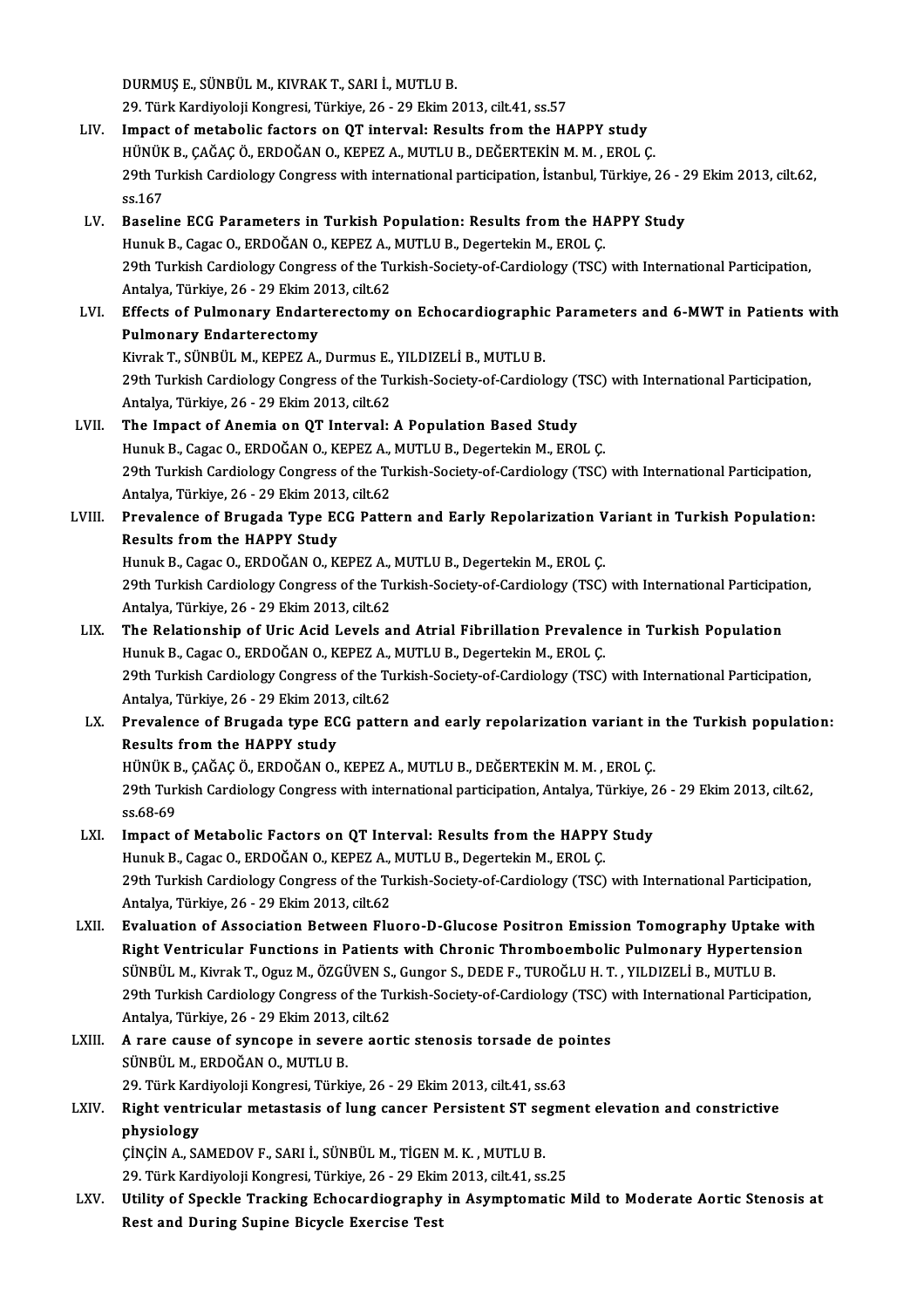SÜNBÜL M., Akhundova A., SARI İ., ERDOĞAN O., MUTLU B.

SÜNBÜL M., Akhundova A., SARI İ., ERDOĞAN O., MUTLU B.<br>29th Turkish Cardiology Congress of the Turkish-Society-of-Cardiology (TSC) with International Participation,<br>Antalya Türkiye 36, 29 Ekim 2013, silt 62. SÜNBÜL M., Akhundova A., SARI İ., ERDOĞA<br>29th Turkish Cardiology Congress of the Tu<br>Antalya, Türkiye, 26 - 29 Ekim 2013, cilt.62<br>Vitamin D. Status and Clinisal Savanity 29th Turkish Cardiology Congress of the Turkish-Society-of-Cardiology (TSC) with International<br>Antalya, Türkiye, 26 - 29 Ekim 2013, cilt.62<br>LXVI. Vitamin D Status and Clinical Severity in ST Segment Elevation Myocardial In

- Antalya, Türkiye, 26 29 Ekim 2013, cilt.62<br>Vitamin D Status and Clinical Severity in ST Segment Elevation Myocardial Infarction<br>HÜNÜK B., ÇAĞAÇ Ö., ERDOĞU İ., ÖZTÜRK O., SÜNBÜL M., AKASLAN D., DURMUŞ E., KIVRAK T., MUTLU Vitamin D Status and Clinical Severity in ST Segment Elevation M<br>HÜNÜK B., ÇAĞAÇ Ö., ERDOĞU İ., ÖZTÜRK O., SÜNBÜL M., AKASLAN D., DI<br>29. Türk Kardiyoloji Kongresi, Türkiye, 26 - 29 Ekim 2013, cilt.62, ss.202<br>Sussessful tre HÜNÜK B., ÇAĞAÇ Ö., ERDOĞU İ., ÖZTÜRK O., SÜNBÜL M., AKASLAN D., DURMUŞ E., KIVRAK T., MUTLU B.<br>29. Türk Kardiyoloji Kongresi, Türkiye, 26 - 29 Ekim 2013, cilt.62, ss.202<br>LXVII. Successful treatment of myocardial bridge wi
- 29. Türk Kardiyolo<br>Successful treatn<br>cardiomyopathy<br>SÜNPÜL M. KEPEZ Successful treatment of myocardial bridge with alcol<br>cardiomyopathy<br>SÜNBÜL M., KEPEZ A., TİGEN M. K. , ERDOĞAN O., MUTLU B.<br>20 Hluclararecı Katılımlı Türk Kardiyeleji Kansresi, Antalya cardiomyopathy<br>SÜNBÜL M., KEPEZ A., TİGEN M. K. , ERDOĞAN O., MUTLU B.<br>29. Uluslararası Katılımlı Türk Kardiyoloji Kongresi, Antalya, Türkiye, 26 - 29 Ekim 2013, ss.41<br>Baseline ECC naramatars in Turkish nopulation: Besults

- SÜNBÜL M., KEPEZ A., TİGEN M. K. , ERDOĞAN O., MUTLU B.<br>29. Uluslararası Katılımlı Türk Kardiyoloji Kongresi, Antalya, Türkiye, 26 29 Ekim 2013, ss<br>LXVIII. Baseline ECG parameters in Turkish population: Results from the 29. Uluslararası Katılımlı Türk Kardiyoloji Kongresi, Antalya, Türkiye, 26 - 29 Ekim 20.<br>Baseline ECG parameters in Turkish population: Results from the HAPPY st<br>HÜNÜK B., ÇAĞAÇ Ö., ERDOĞAN O., KEPEZ A., MUTLU B., DEĞERTEK Baseline ECG parameters in Turkish population: Results from the HAPPY study.<br>HÜNÜK B., ÇAĞAÇ Ö., ERDOĞAN O., KEPEZ A., MUTLU B., DEĞERTEKİN M. M. , EROL Ç.<br>29th Turkish Cardiology Congress with international participation, HÜNÜK B., Ç<br>29th Turkis<br>ss.145-146<br>The relatio LXIX. The relationship of uric acid levels and atrial fibril ation prevalence in Turkish population.
- ss.145-146<br>The relationship of uric acid levels and atrial fibrillation prevalence in Turl<br>HÜNÜK B., ÇAĞAÇ Ö., ERDOĞAN O., KEPEZ A., MUTLU B., DEĞERTEKİN M. M. , EROL Ç.<br>20th Turkish Cardialagu Congress with international 29th Turkish Cardiology Congress with international participation, Antalya, Türkiye, 26 - 29 Eylül 2013, cilt.62,<br>ss.150 HÜNÜK<br>29th Tu<br>ss.150<br>Vitami
- LXX. Vitamin D status and clinical severity in ST segment elevation myocardial infarction ss.150<br>Vitamin D status and clinical severity in ST segment elevation myocardial infarctio<br>ÇAĞAÇ Ö., ERDOGU İ., HÜNÜK B., ÖZTÜRK O., SÜNBÜL M., AKASLAN D., DURMUŞ E., MUTLU B.<br>ESS Congress 2012, Ameterdam Hellanda, 21 Ağus Vitamin D status and clinical severity in ST segment elevation myocardial information of the California Califor<br>CAĞAÇ Ö., ERDOGU İ., HÜNÜK B., ÖZTÜRK O., SÜNBÜL M., AKASLAN D., DURMUŞ E., MU<br>ESC Congress 2013, Amsterdam, H CAĞAÇ Ö., ERDOGU İ., HÜNÜK B., ÖZTÜRK O., SÜNBÜL M., AKASLAN D., DURMUŞ E., MUTLU B.<br>ESC Congress 2013, Amsterdam, Hollanda, 31 Ağustos - 04 Eylül 2013, cilt.34, ss.1025<br>LXXI. Systemic Light Chain Amyloidosis Presenting Wi
- ESC Congress 2013, Amsterdam, Hollanda, 31 Ağustos 04 Eylül 2013, cilt.34, ss.1025<br>Systemic Light Chain Amyloidosis Presenting With Rapid Progressive Heart Fai<br>SÜNBÜL M., DURMUŞ E., KIVRAK T., BEŞİROĞLU F., GERİN F., SAR Systemic Light Chain Amyloidosis Presenting With Rapid Progressive Heart |<br>SÜNBÜL M., DURMUŞ E., KIVRAK T., BEŞİROĞLU F., GERİN F., SARI İ., MUTLU B., HÜNÜK<br>ESC Congress 2013, Amsterdam, Hollanda, 31 Ağustos - 04 Eylül 201 ESC Congress 2013, Amsterdam, Hollanda, 31 Ağustos - 04 Eylül 2013, cilt.34, ss.1133
- LXXII. The association between the presence intensity of patent foramen ovale and the localization of stroke The association between the presence intensity of patent foramen ovale and the localization of<br>stroke<br>MİDİ İ., PEHLİVAN A., ÖZŞAHİN S., AFŞAR N., AKTAN S., SÜNBÜL M., MUTLU B., ÇİL O., YASMUT O., MERİÇ Ç., et al.<br>22. Europ

stroke<br>MİDİ İ., PEHLİVAN A., ÖZŞAHİN S., AFŞAR N., AKTAN S., SÜNBÜL M., MUTLU B.,<br>22. European Stroke Conference, London, Kanada, 28 - 31 Mayıs 2013, ss.495<br>Baramatars of in bosnital mortality in nulmanar thromboandardaras MIDI I., PEHLIVAN A., ÖZŞAHIN S., AFŞAR N., AKTAN S., SÜNBÜL M., MUTLU B., ÇIL O., YASMUT O., MERIÇ Ç., et<br>22. European Stroke Conference, London, Kanada, 28 - 31 Mayıs 2013, ss.495<br>LXXIII. Parameters of in hospital mortal

22. European Stroke Conference, London, Kanada, 28 - 31 Mayıs 2013, ss.495<br>Parameters of in hospital mortality in pulmoner thromboendarderectomy performed in chr<br>thromboembolic pulmonary hypertension preliminary results of Parameters of in hospital mortality in pulmoner thr<br>thromboembolic pulmonary hypertension prelimina<br>KIVRAK T., HÜNÜK B., SÜNBÜL M., MUTLU B., YILDIZELİ B.<br>ESC Heart Failure Congrees 2012, Lipbon Pertekiz 25, -29 thromboembolic pulmonary hypertension preliminary results of a single center experience<br>KIVRAK T., HÜNÜK B., SÜNBÜL M., MUTLU B., YILDIZELİ B.<br>ESC Heart Failure Congress 2013, Lizbon, Portekiz, 25 - 28 Mayıs 2013, cilt.12, KIVRAK T., HÜNÜK B., SÜNBÜL M., MUTLU B., YILDIZELİ B.<br>ESC Heart Failure Congress 2013, Lizbon, Portekiz, 25 - 28 Mayıs 2013, cilt.12, ss.238<br>LXXIV. Predictors of in hospital mortality in pulmonary thromboendarterectomy pe

- ESC Heart Failure Congress 2013, Lizbon, Portekiz, 25 28 Mayıs 2013, cilt.12, ss.238<br>Predictors of in hospital mortality in pulmonary thromboendarterectomy performed in chromboembolic pulmonary hypertension preliminary r thromboembolic pulmonary hypertension preliminary results of a single center experience<br>KIVRAK T., HÜNÜK B., DURMUŞ E., ÇAĞAÇ Ö., SÜNBÜL M., YILDIZELİ B., MUTLU B. thromboembolic pulmonary hypertension preliminary results of a single center experience<br>KIVRAK T., HÜNÜK B., DURMUŞ E., ÇAĞAÇ Ö., SÜNBÜL M., YILDIZELİ B., MUTLU B.<br>9th International Congress of Update in Cardiology and Car KIVRAK T., HÜNÜK B., DURMUŞ E., ÇAĞAÇ Ö., SÜNBÜL M., YILDIZELİ B., MUTLU B.<br>9th International Congress of Update in Cardiology and Cardiovascular Surgery, 21 - 24 Mart 2013, cilt.163, ss.38<br>LXXV. Endothelial dysfunctio
- **9th International Congre<br>Endothelial dysfunctic<br>patent foramen ovale<br>SÜNPÜL M. KEPEZ A. DI** Endothelial dysfunction is an independent risk factor f<br>patent foramen ovale<br>SÜNBÜL M., KEPEZ A., DURMUŞ E., ÖZBEN SADIÇ B., MUTLU B.<br>FUBO FCHO 2012, Atina Yunanistan 5, .09 Aralık 2012, silt 12. patent foramen ovale<br>SÜNBÜL M., KEPEZ A., DURMUŞ E., ÖZBEN SADIÇ B., MUTLU B.<br>EURO ECHO 2012, Atina, Yunanistan, 5 - 08 Aralık 2012, cilt.13, ss.155

- LXXVI. Two dimensional strain and strain rate imaging of the right ventricle in chronic thromboembolic EURO ECHO 2012, Atina, Yunanistan, 5 - 08 Aralık 2012, cilt.13, ss.155<br>Two dimensional strain and strain rate imaging of the right ventricle in chron<br>pulmonary hypertension before and after pulmoner thromboendarterectomy<br>s Two dimensional strain and strain rate imaging of the right ventricle in chronic<br>pulmonary hypertension before and after pulmoner thromboendarterectomy<br>SÜNBÜL M., KEPEZ A., KIVRAK T., EROĞLU BÜYÜKÖNER A. E. , ÖZBEN SADIÇ B pulmonary hypertension before and after pulmoner thromboendarterectomy<br>SÜNBÜL M., KEPEZ A., KIVRAK T., EROĞLU BÜYÜKÖNER A. E. , ÖZBEN SADIÇ B., MUTLU B.<br>3rd World Heart Failure Congress, İstanbul, Türkiye, 29 Kasım - 02 Ar SÜNBÜL M., KEPEZ A., KIVRAK T., EROĞLU BÜYÜKÖNER A. E. , ÖZBEN SADIÇ B., MUTLU B.<br>3rd World Heart Failure Congress, İstanbul, Türkiye, 29 Kasım - 02 Aralık 2012, cilt.30, ss.16<br>LXXVII. Prevalence of Chronic Renal Failu
- 3rd World Heart Failure Congress, İstanbul, Türkiye, 29 Kasım 02 Aralık 2012, cilt.30, ss.16<br>Prevalence of Chronic Renal Failure in Heart Failure Patients from Turkey: Analy<br>Cohort Prevalence of Chronic Renal Failure in Heart Failure Patients from Turkey: Analysis from Happ<br>Cohort<br>KEPEZ A., MUTLU B., ÖZBEN SADIÇ B., Ergene O., KOZAN Ö., Eroglu E., Tokgozoglu L., Degertekin M., EROL Ç.<br>2nd World Heart

3rd World Heart Failure Congress, İstanbul, Türkiye, 29 Kasım - 02 Aralık 2012, cilt.30, ss.5-6<br>Prevalence of Anemia in Heart Failure Patients from Turkey: Analysis from Happy Cohort KEPEZ A., MUTLU B., ÖZBEN SADIÇ B., Ergene O., KOZAN Ö., Eroglu E., Tokgozoglu L., Degertekin M., EROL Ç.<br>3rd World Heart Failure Congress, İstanbul, Türkiye, 29 Kasım - 02 Aralık 2012, cilt.30, ss.5-6<br>LXXVIII. Prevale

3rd World Heart Failure Congress, İstanbul, Türkiye, 29 Kasım - 02 Aralık 2012, cilt.30, ss.5-6<br>Prevalence of Anemia in Heart Failure Patients from Turkey: Analysis from Happy Cohort<br>KEPEZ A., MUTLU B., ÖZBEN SADIÇ B., Erg Prevalence c<br>KEPEZ A., MU'<br>Degertekin M.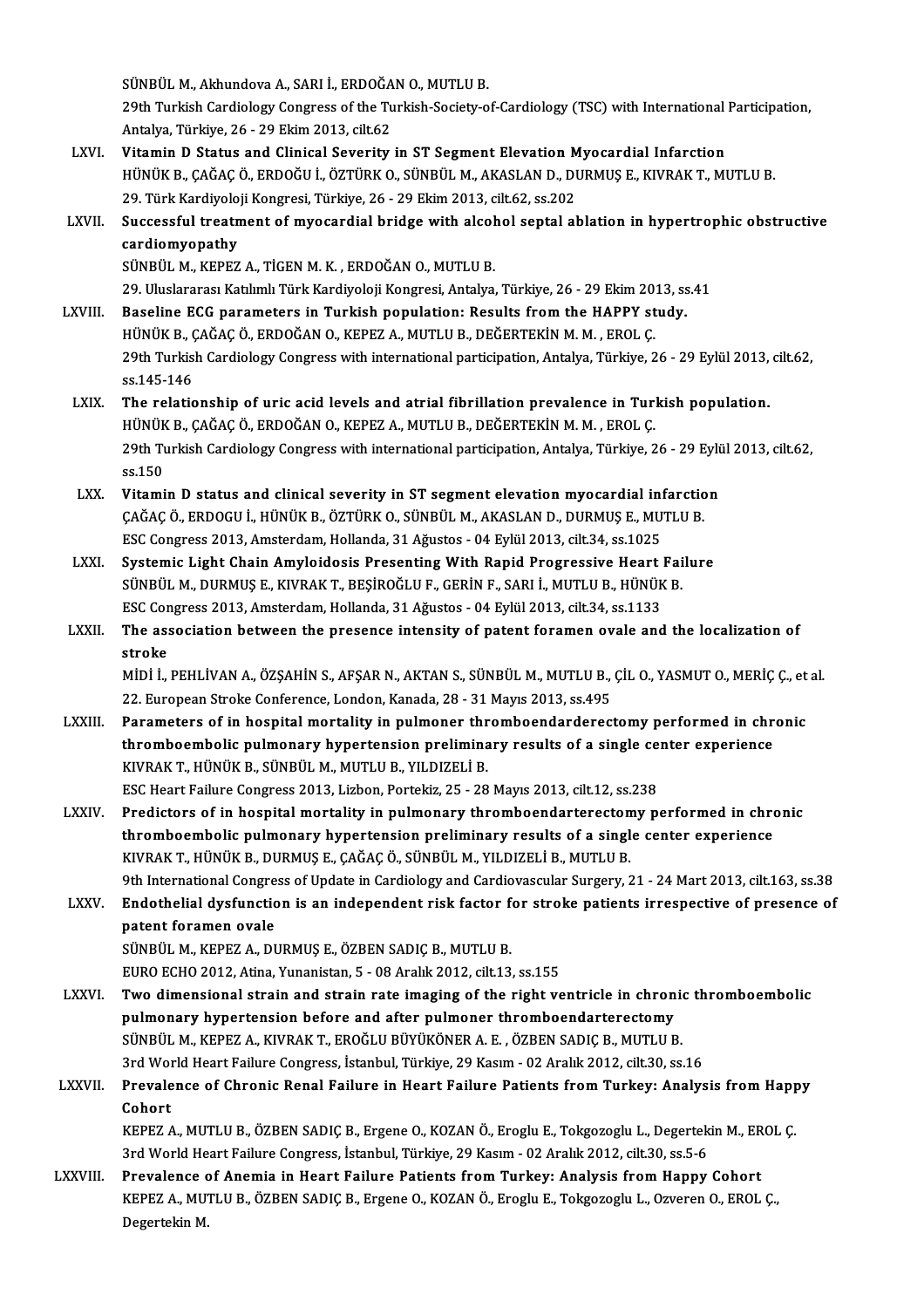3rd World Heart Failure Congress, İstanbul, Türkiye, 29 Kasım - 02 Aralık 2012, cilt.30, ss.6<br>The Prevelance Atrial Fibrilletien and its Association with Nt Prehnn Levels: Pea LXXIX. The Prevalence Atrial Fibrillation and its Association with Nt-Probnp Levels: Results from Heart<br>Failure Prevalence and Predictors in Turkey (Happy) Study 3rd World Heart Failure Congress, İstanbul, Türkiye, 29 Kasım - 02 A<br>The Prevalence Atrial Fibrillation and its Association with N<br>Failure Prevalence and Predictors in Turkey (Happy) Study<br>Desemblin M. EPOL G. MUTULE Execu DegertekinM.,EROL Ç.,MUTLUB.,ErogluE.,OzverenO.,ErgeneO.,Tokgozoglu L.,KozanO. Failure Prevalence and Predictors in Turkey (Happy) Study<br>Degertekin M., EROL Ç., MUTLU B., Eroglu E., Ozveren O., Ergene O., Tokgozoglu L., Kozan O.<br>3rd World Heart Failure Congress, İstanbul, Türkiye, 29 Kasım - 02 Aralı Degertekin M., EROL Ç., MUTLU B., Eroglu E., Ozveren O., Ergene O., Tokgozoglu L., Kozan O.<br>3rd World Heart Failure Congress, İstanbul, Türkiye, 29 Kasım - 02 Aralık 2012, cilt.30, ss.21<br>LXXX. Left Ventricular Strain a 3rd World Heart Failure Congress, İstanbul, Tür<br>Left Ventricular Strain and Strain Rate by<br>Patients with Subclinical Hypothyroidism<br>SÜNPÜLM, Kivrek T. Vildiz H. Durmus E. Kana Left Ventricular Strain and Strain Rate by Two-Dimensional Spe<br>Patients with Subclinical Hypothyroidism<br>SÜNBÜL M., Kivrak T., Yildiz H., Durmus E., Kanar B., Ozben B., MUTLU B.<br>2rd World Heart Failure Congress, Istanbul Tü Patients with Subclinical Hypothyroidism<br>30. Sünbül M., Kivrak T., Yildiz H., Durmus E., Kanar B., Ozben B., MUTLU B.<br>3rd World Heart Failure Congress, İstanbul, Türkiye, 29 Kasım - 02 Aralık 2012, cilt.30, ss.18 SÜNBÜL M., Kivrak T., Yildiz H., Durmus E., Kanar B., Ozben B., MUTLU B.<br>3rd World Heart Failure Congress, İstanbul, Türkiye, 29 Kasım - 02 Aralık 2012, cilt.30, ss.18<br>LXXXI. Two-Dimensional Strain and Strain Rate Imag 3rd World Heart Failure Congress, İstanbul, Türkiye, 29 Kasım - 02 Aralık 2012, cilt.30, ss.1<br>Two-Dimensional Strain and Strain Rate Imaging of the Right Ventricle in Chroni<br>Pulmonary Hypertension Before and After Pulmonar Two-Dimensional Strain and Strain Rate Imaging of the Right<br>Pulmonary Hypertension Before and After Pulmonary Throm<br>SÜNBÜL M., KEPEZ A., Kivrak T., Eroglu E., ÖZBEN SADIÇ B., MUTLU B.<br>2nd World Heart Failure Congress, İsta Pulmonary Hypertension Before and After Pulmonary Thromboendarterectomy<br>SÜNBÜL M., KEPEZ A., Kivrak T., Eroglu E., ÖZBEN SADIÇ B., MUTLU B.<br>3rd World Heart Failure Congress, İstanbul, Türkiye, 29 Kasım - 02 Aralık 2012, ci SÜNBÜL M., KEPEZ A., Kivrak T., Eroglu E., ÖZBEN SADIÇ B., MUTLU B.<br>3rd World Heart Failure Congress, İstanbul, Türkiye, 29 Kasım - 02 Aralık 2012, cilt.30, ss.16<br>LXXXII. Two-Dimensional Strain and Strain Rate Imaging 3rd World Heart Failure Congress, İstanbul, Türkiye, 29 Kasım - 02 Aralık 2012, cilt.30, ss.1<br>Two-Dimensional Strain and Strain Rate Imaging of the Left Ventricle in Chronic<br>Pulmonary Hypertension Before and After Pulmonar Pulmonary Hypertension Before and After Pulmonary Thromboendarterectomy<br>SÜNBÜL M., KEPEZ A., Kivrak T., Eroglu E., ÖZBEN SADIÇ B., MUTLU B. Pulmonary Hypertension Before and After Pulmonary Thromboendarterectomy<br>SÜNBÜL M., KEPEZ A., Kivrak T., Eroglu E., ÖZBEN SADIÇ B., MUTLU B.<br>3rd World Heart Failure Congress, İstanbul, Türkiye, 29 Kasım - 02 Aralık 2012, ci LXXXIII. Endotel disfonksiyonu patent foramen ovale olsun ya da olmasın serebrovasküler olay geçiren<br>hastalar için bağımsız bir risk faktörüdür 3rd World Heart Failure Congress, İstanbul, Tü:<br>Endotel disfonksiyonu patent foramen ov:<br>hastalar için bağımsız bir risk faktörüdür<br>SÜNPÜL M. KEREZ A. DURMUS E. ÖZPEN SADI SÜNBÜL M., KEPEZ A., DURMUŞ E., ÖZBEN SADIÇ B., MUTLU B. 28. Ulusal Kardiyoloji Kongresi, Türkiye, 11 - 14 Ekim 2012, cilt.40, ss.45 LXXXIV. Kronik tromboembolik pulmoner hipertansiyonda pulmoner tromboendarderektomi öncesi ve 28. Ulusal Kardiyoloji Kongresi, Türkiye, 11 - 14 Ekim 2012, cilt.40, ss.45<br>Kronik tromboembolik pulmoner hipertansiyonda pulmoner tromboen<br>sonrası sağ ventrikülün iki boyutlu strain ve strain rate görüntülemesi<br>sünpül M. SÜNBÜL M., KEPEZ A., KIVRAK T., EROĞLU BÜYÜKÖNER A. E. , ÖZBEN SADIÇ B., MUTLU B.<br>28. Ulusal Kardiyoloji Kongresi, Türkiye, 11 - 14 Ekim 2012, cilt.40, ss.48 sonrası sağ ventrikülün iki boyutlu strain ve strain rate görüntü<br>SÜNBÜL M., KEPEZ A., KIVRAK T., EROĞLU BÜYÜKÖNER A. E. , ÖZBEN SAI<br>28. Ulusal Kardiyoloji Kongresi, Türkiye, 11 - 14 Ekim 2012, cilt.40, ss.48<br>Kronik trombo SÜNBÜL M., KEPEZ A., KIVRAK T., EROĞLU BÜYÜKÖNER A. E. , ÖZBEN SADIÇ B., MUTLU B.<br>28. Ulusal Kardiyoloji Kongresi, Türkiye, 11 - 14 Ekim 2012, cilt.40, ss.48<br>LXXXV. Kronik tromboembolik pulmoner hipertansiyonda pulmone 28. Ulusal Kardiyoloji Kongresi, Türkiye, 11 - 14 Ekim 2012, cilt.40, ss.48<br>Kronik tromboembolik pulmoner hipertansiyonda pulmoner tromboen<br>sonrası sol ventrikülün iki boyutlu strain ve strain rate görüntülemesi<br>sünpül M. Kronik tromboembolik pulmoner hipertansiyonda pulmoner tromboendardere<br>sonrası sol ventrikülün iki boyutlu strain ve strain rate görüntülemesi<br>SÜNBÜL M., KEPEZ A., KIVRAK T., EROĞLU BÜYÜKÖNER A. E. , ÖZBEN SADIÇ B., MUTLU sonrası sol ventrikülün iki boyutlu strain ve strain rate görüntül<br>SÜNBÜL M., KEPEZ A., KIVRAK T., EROĞLU BÜYÜKÖNER A. E. , ÖZBEN SAl<br>28. Ulusal Kardiyoloji Kongresi, Türkiye, 11 - 14 Ekim 2012, cilt.40, ss.48<br>Bisht ventri SÜNBÜL M., KEPEZ A., KIVRAK T., EROĞLU BÜYÜKÖNER A. E. , ÖZBEN SADIÇ B., MUTLU B.<br>28. Ulusal Kardiyoloji Kongresi, Türkiye, 11 - 14 Ekim 2012, cilt.40, ss.48<br>LXXXVI. Right ventricular strain and strain rate by 2D speck 28. Ulusal Kardiyoloji Kongre<br>Right ventricular strain a<br>pulmonary hypertension<br>SÜNPÜL M. KUUPAK T. KERE SÜNBÜL M., KIVRAK T., KEPEZ A., YILDIZELİ B., MUTLU B. pulmonary hypertension<br>SÜNBÜL M., KIVRAK T., KEPEZ A., YILDIZELİ B., MUTLU B.<br>ESC Heart Failure Congress 2012, Belgrade, Sırbistan Ve Karadağ, 19 - 22 Mayıs 2012, cilt.11, ss.56<br>Effecta of nulmonowy ondantaneatemy on night SÜNBÜL M., KIVRAK T., KEPEZ A., YILDIZELİ B., MUTLU B.<br>ESC Heart Failure Congress 2012, Belgrade, Sırbistan Ve Karadağ, 19 - 22 Mayıs 2012, cilt.11, ss.56<br>LXXXVII. Effects of pulmonary endarterectomy on right sided echocar ESC Heart Failure Congress 2012, Belgrade, Sırbistan Ve Karadağ, 19 - 22 Mayıs 2012, cilt.11, ss.56<br>Effects of pulmonary endarterectomy on right sided echocardiographic parameters an<br>walk test distances in patients with ch Effects of pulmonary endarterectomy on right sided echocardiographic para<br>walk test distances in patients with chronic thromboembolic pulmonary hyp<br>KEPEZ A., KIVRAK T., SÜNBÜL M., EROĞLU BÜYÜKÖNER A. E. , YILDIZELİ B., MUT walk test distances in patients with chronic thromboembolic pulmonary hypertension<br>KEPEZ A., KIVRAK T., SÜNBÜL M., EROĞLU BÜYÜKÖNER A. E. , YILDIZELİ B., MUTLU B.<br>ESC Heart Failure Congress 2012, Belgrade, Sırbistan Ve Kar KEPEZ A., KIVRAK T., SÜNBÜL M., EROĞLU BÜYÜKÖNER A. E. , YILDIZELİ B., MUTLU B.<br>ESC Heart Failure Congress 2012, Belgrade, Sırbistan Ve Karadağ, 19 - 22 Mayıs 2012, cilt.11, ss.273-274<br>LXXXVIII. The prevalence of paten ESC Heart<br>The preva<br>functions<br>sünpür M The prevalence of patent foramen ovale in patients with cerebrovascular disease and endothelial<br>functions<br>SÜNBÜL M., ÖZBEN SADIÇ B., MUTLU B., KIVRAK T., AKASLAN D., SAMEDOV F., YEŞİLDAĞ O., AĞIRBAŞLI M. A. ,<br>RASARAN A Y functions<br>SÜNBÜL M., ÖZBEN SADIÇ B., MUTLU B., KIVRAK T., AKASLAN D., SAMEDOV F., YEŞİLDAĞ O., AĞIRBAŞLI M. A. ,<br>BAŞARAN A. Y. 26.UlusalKardiyolojiKongresi,Türkiye,21 -24Ekim2010, cilt.38, ss.310 BAŞARAN A. Y.<br>26. Ulusal Kardiyoloji Kongresi, Türkiye, 21 - 24 Ekim 2010, cilt.38, ss.310<br>LXXXIX. The prevalence of aortic atherosclerotic plaques in patients with cerebrovascular disease<br>LXXXIX. The prevalence of aortic 26. Ulusal Kardiyoloji Kongresi, Türkiye, 21 - 24 Ekim 2010, cilt.38, ss.310<br>The prevalence of aortic atherosclerotic plaques in patients with cerebrovascular disease<br>HÜNÜK B., ÖZBEN SADIÇ B., MUTLU B., SÜNBÜL M., ABDULLAT The prevalen<br>HÜNÜK B., ÖZB<br>BAŞARAN A. Y.<br>26 Husel Kard HÜNÜK B., ÖZBEN SADIÇ B., MUTLU B., SÜNBÜL M., ABDULLATİF M., DURN<br>BAŞARAN A. Y.<br>26. Ulusal Kardiyoloji Kongresi, Türkiye, 21 - 24 Ekim 2010, cilt.38, ss.319<br>Konstrüktif narikandit ve restriktif kardiyemiyenətinin ayınısı BAŞARAN A. Y.<br>26. Ulusal Kardiyoloji Kongresi, Türkiye, 21 - 24 Ekim 2010, cilt.38, ss.319<br>XC. Konstrüktif perikardit ve restriktif kardiyomiyopatinin ayırıcı tanısında plazma NT proBNP ve C<br>resktif protein seviyolorin 26. Ulusal Kardiyoloji Kongresi, Türkiye, 21 - 24 Ekim 2010, cilt.38, ss.319<br>Konstrüktif perikardit ve restriktif kardiyomiyopatinin ayırıcı tanısında<br>reaktif protein seviyelerinin tanısal önemi<br>KARAAHMET T., TİGEN M. K. , Konstrüktif perikardit ve restriktif kardiyomiyopatinin ayırıcı tanısında<br>reaktif protein seviyelerinin tanısal önemi<br>KARAAHMET T., TİGEN M. K. , YILMAZ F., MUTLU B., GÜREL Y. E. , BAŞARAN A. Y.<br>YYIV. Ulyal Kardiyeleji Kan XXIV.UlusalKardiyolojiKongresi, İstanbul,2008,Türkiye,24 -27Ekim2008, cilt.36, ss.122

XCI. Dar QRS li noniskemik dilate kardiyomiyopati hastalarında fonksiyonel mitral yetersizliğinin sebebi